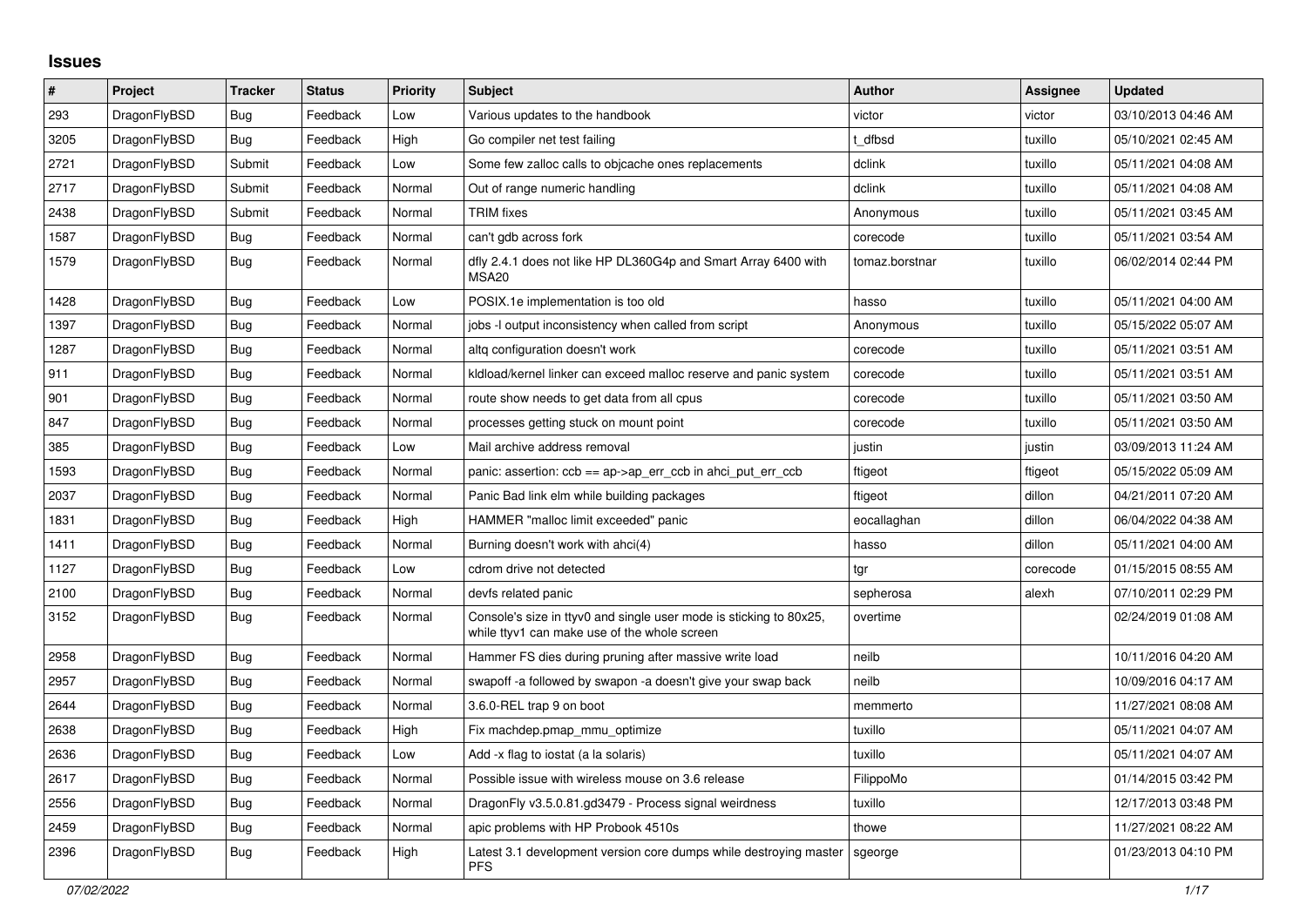| $\vert$ # | Project      | <b>Tracker</b> | <b>Status</b> | <b>Priority</b> | Subject                                                                                                                                                   | Author           | Assignee | <b>Updated</b>      |
|-----------|--------------|----------------|---------------|-----------------|-----------------------------------------------------------------------------------------------------------------------------------------------------------|------------------|----------|---------------------|
| 2347      | DragonFlyBSD | Bug            | Feedback      | High            | Hammer PFSes destroy does not give back full space allocated to<br><b>PFS</b>                                                                             | sgeorge          |          | 07/19/2012 01:11 AM |
| 2288      | DragonFlyBSD | Bug            | Feedback      | Normal          | Random IO performance loss introduced since January 1st                                                                                                   | lentferj         |          | 01/23/2013 04:21 PM |
| 2090      | DragonFlyBSD | Bug            | Feedback      | Normal          | snd_hda does not support headphone automute                                                                                                               | justin           |          | 03/29/2012 08:03 PM |
| 2081      | DragonFlyBSD | <b>Bug</b>     | Feedback      | Normal          | Panic on device "detach" / "failure"                                                                                                                      | vsrinivas        |          | 02/29/2012 07:11 AM |
| 1860      | DragonFlyBSD | <b>Bug</b>     | Feedback      | Normal          | Panic while creating UFS fs on vn(4) for initrd                                                                                                           | matthias         |          | 02/29/2012 07:16 AM |
| 1824      | DragonFlyBSD | Bug            | Feedback      | Normal          | kernel panic, x86, 2.7.3.859.ge5104                                                                                                                       | akirchhoff135014 |          | 03/10/2013 07:49 AM |
| 1745      | DragonFlyBSD | <b>Bug</b>     | Feedback      | Normal          | kmalloc panic                                                                                                                                             | josepht          |          | 05/11/2021 04:05 AM |
| 1727      | DragonFlyBSD | Bug            | Feedback      | Normal          | CD boot panic (2.6.1) (usb?)                                                                                                                              | kiril            |          | 05/15/2022 05:10 AM |
| 1718      | DragonFlyBSD | <b>Bug</b>     | Feedback      | Normal          | IDE disk drive not detected by x86_64 2.6.1 Live CD                                                                                                       | bcox             |          | 11/27/2021 08:25 AM |
| 1717      | DragonFlyBSD | <b>Bug</b>     | Feedback      | Normal          | HAMMER panic in hammer cursor down()                                                                                                                      | josepht1         |          | 05/11/2021 04:05 AM |
| 1672      | DragonFlyBSD | Bug            | Feedback      | Normal          | panic (trap 12) around btree_search() in 2.4.1-RELEASE                                                                                                    | floid            |          | 01/19/2015 03:36 AM |
| 1668      | DragonFlyBSD | <b>Bug</b>     | Feedback      | Normal          | Power button not working                                                                                                                                  | elekktretterr    |          | 03/10/2013 06:22 AM |
| 1618      | DragonFlyBSD | Bug            | Feedback      | Normal          | collision for 'struct pmap' when using RPC and <sys user.h=""></sys>                                                                                      | carenas          |          | 05/11/2021 04:05 AM |
| 1613      | DragonFlyBSD | <b>Bug</b>     | Feedback      | Normal          | USB Keyboard not working on master                                                                                                                        | elekktretterr    |          | 05/11/2021 04:05 AM |
| 1592      | DragonFlyBSD | Bug            | Feedback      | Normal          | AcpiOSUnmapMemory: Warning, deallocation did not track<br>allocation.                                                                                     | eocallaghan      |          | 06/02/2014 07:45 AM |
| 1591      | DragonFlyBSD | <b>Bug</b>     | Feedback      | Normal          | Lenovo X301 hangs with AHCI Driver CMD TIMEOUT<br>STS=d0 <bsy></bsy>                                                                                      | eocallaghan      |          | 05/11/2021 04:05 AM |
| 1580      | DragonFlyBSD | Bug            | Feedback      | Normal          | Panic (Fatal trap 12: page fault while in kernel mode) while playing<br>with pf and netif names                                                           | rumcic           |          | 12/21/2018 01:21 AM |
| 1577      | DragonFlyBSD | Bug            | Feedback      | Normal          | panic: assertion: leaf->base.obj_id == ip->obj_id in<br>hammer_ip_delete_range                                                                            | qhwt+dfly        |          | 05/11/2021 04:01 AM |
| 1563      | DragonFlyBSD | Bug            | Feedback      | Normal          | reset(1) doesn't reset terminal to the defaults                                                                                                           | hasso            |          | 03/10/2013 04:17 AM |
| 1560      | DragonFlyBSD | Bug            | Feedback      | Normal          | Unable to modify partition table on ThinkPad T61p during install                                                                                          | rehsack          |          | 01/15/2015 08:57 AM |
| 1521      | DragonFlyBSD | <b>Bug</b>     | Feedback      | Normal          | amd64 2.4 livecd won't mount root at boot                                                                                                                 | bolapara         |          | 01/28/2018 03:45 AM |
| 1489      | DragonFlyBSD | <b>Bug</b>     | Feedback      | Normal          | panic: ufs dirbad: bad dir                                                                                                                                | rumcic           |          | 03/10/2013 04:34 AM |
| 1486      | DragonFlyBSD | Bug            | Feedback      | Normal          | Interrupt storm related to SATA DVD device                                                                                                                | hasso            |          | 05/11/2021 04:01 AM |
| 1481      | DragonFlyBSD | Bug            | Feedback      | Normal          | panic: assertion: kva_p(buf) in soopt_from_kbuf (after ipfw pipe<br>show, 2.2.1-R)                                                                        | combiner         |          | 05/11/2021 04:01 AM |
| 1456      | DragonFlyBSD | Bug            | Feedback      | Normal          | Microsoft wireless desktop problems                                                                                                                       | elekktretterr    |          | 01/15/2015 08:34 AM |
| 1454      | DragonFlyBSD | Bug            | Feedback      | Normal          | Unable to boot from external USB DVD drive                                                                                                                | elekktretterr    |          | 05/11/2021 04:01 AM |
| 1448      | DragonFlyBSD | Bug            | Feedback      | Normal          | panic: assertion: _tp->tt_msg->tt_cpuid == mycpuid in<br>tcp callout active tcp output tcp usr send netmsg pru send<br>netmsg service tcpmsg service loop | dillon           |          | 05/11/2021 04:00 AM |
| 1429      | DragonFlyBSD | Bug            | Feedback      | Normal          | vkernel bug - "mfree: m->m_nextpkt != NULL"                                                                                                               | dillon           |          | 05/11/2021 04:00 AM |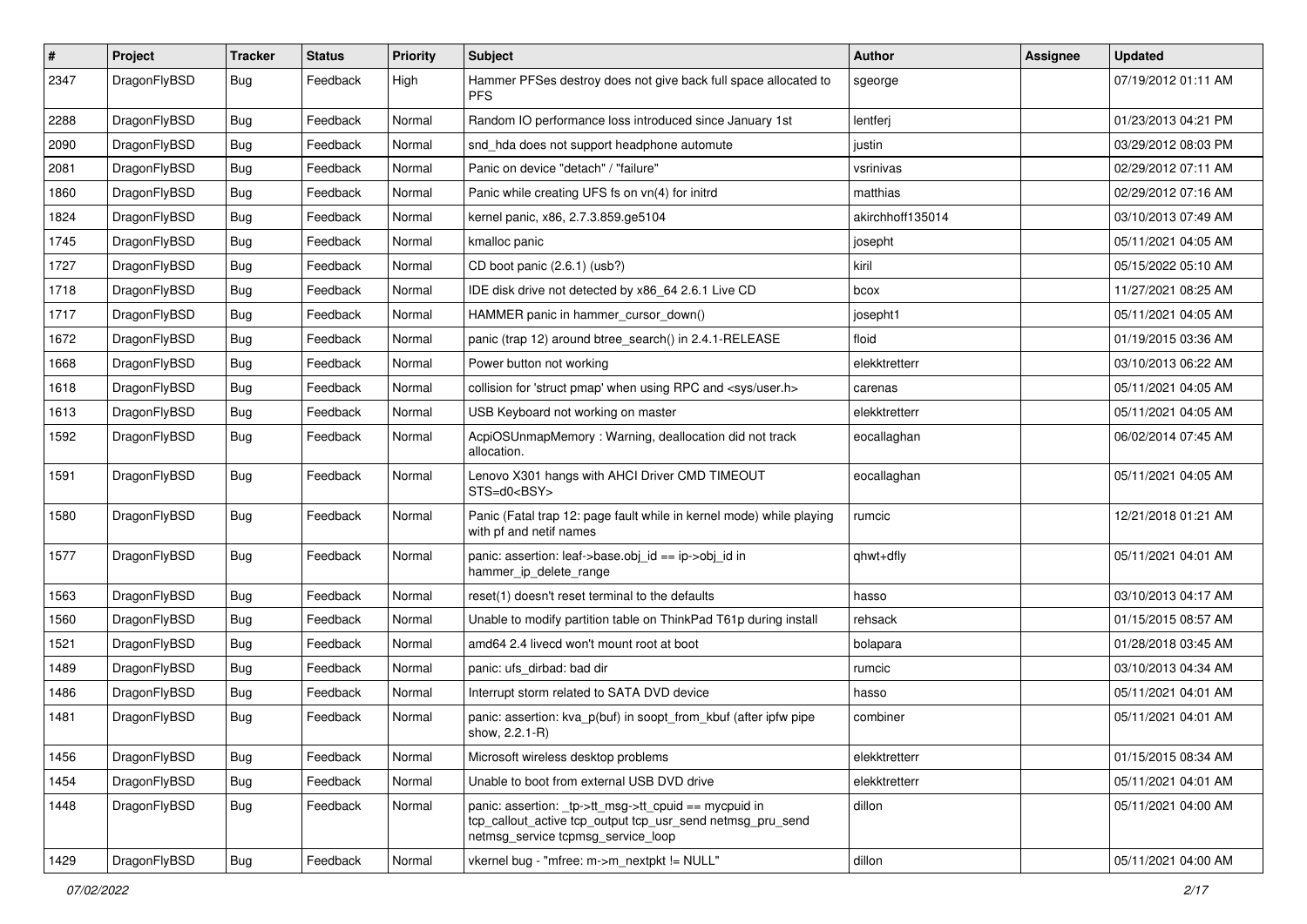| #    | Project      | <b>Tracker</b> | <b>Status</b> | <b>Priority</b> | <b>Subject</b>                                                                             | <b>Author</b>     | <b>Assignee</b> | <b>Updated</b>      |
|------|--------------|----------------|---------------|-----------------|--------------------------------------------------------------------------------------------|-------------------|-----------------|---------------------|
| 1387 | DragonFlyBSD | Bug            | Feedback      | Normal          | zero-size malloc and ps: kvm_getprocs: Bad address                                         | qhwt+dfly         |                 | 05/11/2021 04:00 AM |
| 1332 | DragonFlyBSD | <b>Bug</b>     | Feedback      | Normal          | DFBSD 2.2 - Booting usbcdrom/usbsticks on thinkpad hangs on<br>"BTX Halted"                | tuxillo           |                 | 05/11/2021 04:00 AM |
| 1330 | DragonFlyBSD | <b>Bug</b>     | Feedback      | Normal          | Hammer, usb disk, SYNCHRONIZE CACHE failure                                                | josepht           |                 | 06/02/2014 04:56 AM |
| 1282 | DragonFlyBSD | Bug            | Feedback      | Normal          | panic (trap 12) when booting SMP kernel on Atom 330 (dual core)                            | tomaz.borstnar    |                 | 05/11/2021 04:00 AM |
| 1250 | DragonFlyBSD | Bug            | Feedback      | Normal          | Panic upon plugging an USB flash drive into the machine                                    | rumcic            |                 | 03/10/2013 05:17 AM |
| 1249 | DragonFlyBSD | <b>Bug</b>     | Feedback      | Normal          | panic: ffs vfree: freeing free inode                                                       | rumcic            |                 | 03/10/2013 05:13 AM |
| 1144 | DragonFlyBSD | <b>Bug</b>     | Feedback      | Normal          | Incorrect clock under KVM                                                                  | msylvan           |                 | 03/09/2013 01:17 PM |
| 1101 | DragonFlyBSD | <b>Bug</b>     | Feedback      | Normal          | ohci related panic                                                                         | polachok          |                 | 05/11/2021 04:00 AM |
| 979  | DragonFlyBSD | Bug            | Feedback      | Normal          | Failure-prone USB mass storage (SB600? msdosfs? CAM?)                                      | floid             |                 | 01/15/2015 08:38 AM |
| 846  | DragonFlyBSD | <b>Bug</b>     | Feedback      | Normal          | USB bugs:usb mouse can't used!                                                             | frankning         |                 | 01/15/2015 08:36 AM |
| 806  | DragonFlyBSD | Bug            | Feedback      | Normal          | boot error on MacBook                                                                      | tralamazza        |                 | 06/04/2022 05:28 AM |
| 570  | DragonFlyBSD | <b>Bug</b>     | Feedback      | Normal          | 1.8.x: ACPI problems                                                                       | qhwt+dfly         |                 | 06/02/2014 03:45 AM |
| 285  | DragonFlyBSD | <b>Bug</b>     | Feedback      | Low             | interrupt latency with re without ip address configured                                    | thomas.nikolajsen |                 | 02/20/2014 10:30 AM |
| 243  | DragonFlyBSD | Bug            | Feedback      | Normal          | weird behavior in the shell                                                                | swildner          |                 | 05/31/2022 02:51 PM |
| 3089 | DragonFlyBSD | <b>Bug</b>     | In Progress   | Normal          | vtnet(4) - disable TCP checksum offload by default                                         | jlane             | vadaszi         | 05/11/2021 04:14 AM |
| 2391 | DragonFlyBSD | Bug            | In Progress   | Normal          | System lock with ahci and acpi enabled on ATI RS690 chipset with<br>SMB600 sata controller | jorisgio          | vadaszi         | 06/03/2015 03:51 PM |
| 3318 | DragonFlyBSD | <b>Bug</b>     | In Progress   | Normal          | Segmenation fault when a process resumed with checkpt exits                                | zabolekar         | tuxillo         | 06/18/2022 08:24 AM |
| 3295 | DragonFlyBSD | Bug            | In Progress   | Normal          | Adapt devel/libvirt for nvmm                                                               | tuxillo           | tuxillo         | 11/03/2021 04:56 PM |
| 3160 | DragonFlyBSD | Submit         | In Progress   | Normal          | State the implementation difference in pkill/pgrep manual                                  | sevan             | tuxillo         | 06/03/2022 05:15 PM |
| 3145 | DragonFlyBSD | Submit         | In Progress   | Normal          | Update libelf to FreeBSD 12 current and build as base library usable<br>by ports           | davshao           | tuxillo         | 08/20/2021 03:58 PM |
| 3028 | DragonFlyBSD | Bug            | In Progress   | Normal          | installer: confusion of set/get disk encryption passphrase dialogs                         | liweitianux       | tuxillo         | 06/03/2022 05:13 PM |
| 2358 | DragonFlyBSD | Bug            | In Progress   | Normal          | DFBSD v3.0.2.32.g928ca - panic: hammer: insufficient undo FIFO<br>space!                   | tuxillo           | tuxillo         | 05/10/2021 02:50 AM |
| 1921 | DragonFlyBSD | Bug            | In Progress   | Normal          | we miss mlockall                                                                           | alexh             | tuxillo         | 06/18/2022 04:08 AM |
| 1819 | DragonFlyBSD | Bug            | In Progress   | Low             | truss - Major revamping task list                                                          | tuxillo           | tuxillo         | 11/27/2021 08:45 AM |
| 1700 | DragonFlyBSD | Submit         | In Progress   | Normal          | skip boot2 menu on <enter></enter>                                                         | Johannes.Hofmann  | tuxillo         | 05/15/2022 08:35 AM |
| 1584 | DragonFlyBSD | Bug            | In Progress   | Normal          | can't use ssh from jail: debug1: read_passphrase: can't open<br>/dev/tty: Device busy      | corecode          | tuxillo         | 05/11/2021 03:53 AM |
| 1583 | DragonFlyBSD | <b>Bug</b>     | In Progress   | Normal          | panic: assertion: cursor->trans->sync_lock_refs > 0 in<br>hammer_recover_cursor            | corecode          | tuxillo         | 05/11/2021 03:53 AM |
| 1547 | DragonFlyBSD | Bug            | In Progress   | Normal          | disklabel64 automatic sizing                                                               | corecode          | tuxillo         | 05/11/2021 03:52 AM |
| 1528 | DragonFlyBSD | <b>Bug</b>     | In Progress   | Normal          | ktrace does not show proper return values for pipe(2)                                      | corecode          | tuxillo         | 05/11/2021 03:52 AM |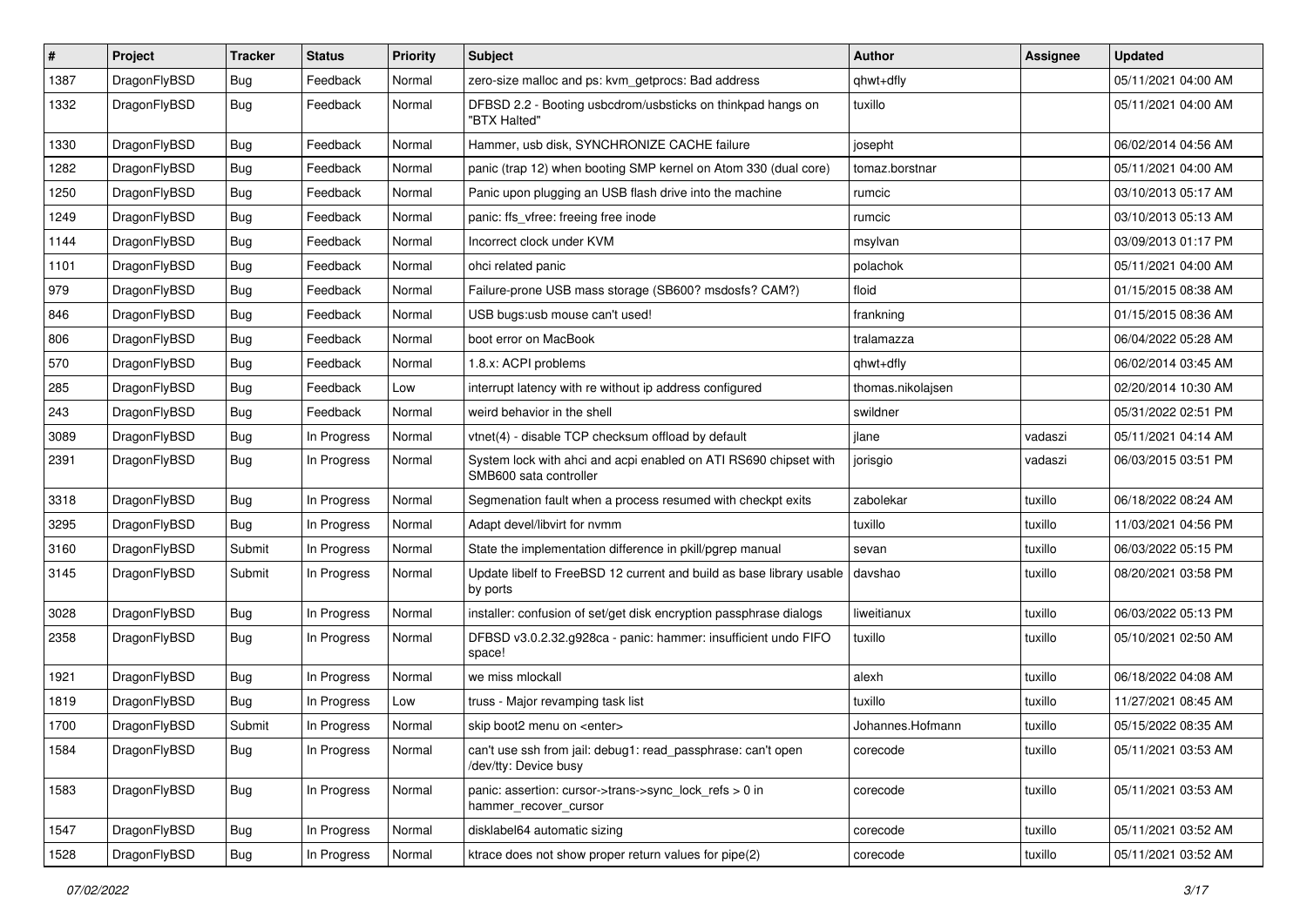| $\sharp$ | Project      | <b>Tracker</b> | <b>Status</b> | <b>Priority</b> | Subject                                                                                                   | <b>Author</b>    | Assignee  | <b>Updated</b>      |
|----------|--------------|----------------|---------------|-----------------|-----------------------------------------------------------------------------------------------------------|------------------|-----------|---------------------|
| 1475     | DragonFlyBSD | <b>Bug</b>     | In Progress   | Normal          | kernel blocks with low memory and syscons setting a high res mode<br>/ scrollback                         | corecode         | tuxillo   | 05/11/2021 03:52 AM |
| 1469     | DragonFlyBSD | <b>Bug</b>     | In Progress   | Normal          | Hammer history security concern                                                                           | corecode         | tuxillo   | 05/11/2021 03:52 AM |
| 1390     | DragonFlyBSD | Bug            | In Progress   | Normal          | Use id_t type for {get,set}priority()                                                                     | Anonymous        | tuxillo   | 07/05/2019 02:18 AM |
| 1030     | DragonFlyBSD | Bug            | In Progress   | Normal          | msdosfs umount panic                                                                                      | corecode         | tuxillo   | 05/11/2021 03:51 AM |
| 998      | DragonFlyBSD | <b>Bug</b>     | In Progress   | Normal          | Unconfiguring a vn while it is mounted                                                                    | rumcic           | tuxillo   | 05/11/2021 04:00 AM |
| 781      | DragonFlyBSD | <b>Bug</b>     | In Progress   | Normal          | fdisk uses wrong geometry on usb flash drives                                                             | corecode         | tuxillo   | 05/11/2021 03:50 AM |
| 742      | DragonFlyBSD | <b>Bug</b>     | In Progress   | Normal          | umount problems with multiple mounts                                                                      | corecode         | tuxillo   | 06/25/2022 04:02 AM |
| 1302     | DragonFlyBSD | <b>Bug</b>     | In Progress   | Normal          | Checkpoint regression?                                                                                    | sjg              | sjg       | 07/10/2013 05:22 PM |
| 168      | DragonFlyBSD | Bug            | In Progress   | Normal          | Livelocked limit engaged while trying to setup IPW wireless                                               | mschacht         | sepherosa | 05/11/2021 04:05 AM |
| 2549     | DragonFlyBSD | <b>Bug</b>     | In Progress   | Normal          | netgraph7: Kernel page fault.                                                                             | russiane39       | nant      | 05/10/2013 11:20 PM |
| 3031     | DragonFlyBSD | Submit         | In Progress   | Normal          | Update drm/radeon to Linux 4.7.10 as much as possible                                                     | davshao          | ftigeot   | 08/19/2021 12:33 PM |
| 2819     | DragonFlyBSD | Bug            | In Progress   | Normal          | Random micro system freezes after a week of uptime                                                        | ftigeot          | dillon    | 08/16/2015 08:46 PM |
| 2353     | DragonFlyBSD | <b>Bug</b>     | In Progress   | Normal          | panic: assertion "gd->gd_spinlocks_wr == 0" failed in<br>bsd4_schedulerclock                              | jaydg            | alexh     | 11/28/2012 01:57 AM |
| 3317     | DragonFlyBSD | Bug            | In Progress   | Normal          | Network vtnet0 not working on Hetzner cloud                                                               | mneumann         |           | 06/18/2022 03:55 AM |
| 3310     | DragonFlyBSD | <b>Bug</b>     | In Progress   | Normal          | NVMM+QEMU fail to boot with UEFI: Mem Assist Failed<br>[gpa=0xfffffff0]                                   | liweitianux      |           | 01/11/2022 03:22 PM |
| 3299     | DragonFlyBSD | Bug            | In Progress   | Normal          | DragonFlyBSD reports utterly wrong uptime (most of the time, right<br>after booting in)                   | adrian           |           | 11/11/2021 01:43 PM |
| 3269     | DragonFlyBSD | Bug            | In Progress   | Normal          | Is double-buffer'd buf still required by HAMMER2 ?                                                        | tkusumi          |           | 05/12/2021 04:09 PM |
| 3113     | DragonFlyBSD | Bug            | In Progress   | Urgent          | Booting vKernel fails due being out of swap space                                                         | tcullen          |           | 05/11/2021 04:14 AM |
| 3111     | DragonFlyBSD | <b>Bug</b>     | In Progress   | High            | Mouse lags every second heavily under X11                                                                 | mneumann         |           | 12/12/2017 09:46 PM |
| 3021     | DragonFlyBSD | <b>Bug</b>     | In Progress   | Normal          | sys/dev/drm/i915/i915_gem_stolen.c:115]: (error) Signed integer<br>overflow for expression '65535<<20'    | dcb              |           | 04/11/2017 12:46 PM |
| 3011     | DragonFlyBSD | Bug            | In Progress   | Normal          | dragonfly/sys/dev/netif/re/re.c: suspicious code?                                                         | dcb              |           | 07/29/2017 01:26 AM |
| 2797     | DragonFlyBSD | Bug            | In Progress   | Low             | vkernels with & without machdep.pmap_mmu_optimize                                                         | yellowrabbit2010 |           | 11/27/2021 08:06 AM |
| 2731     | DragonFlyBSD | <b>Bug</b>     | In Progress   | Normal          | Screen full of random colors when starting Xorg with Intel Haswell<br>HD Graphics P4600                   | jkatzmaier       |           | 11/12/2014 04:08 PM |
| 2631     | DragonFlyBSD | Bug            | In Progress   | Low             | Verify library versioning current with full package build and switch it<br>on (after publishing packages) | tuxillo          |           | 05/11/2021 04:06 AM |
| 2499     | DragonFlyBSD | <b>Bug</b>     | In Progress   | Urgent          | DRAGONFLY 3 2 lockd not responding correctly                                                              | Nerzhul          |           | 01/22/2013 12:47 PM |
| 2414     | DragonFlyBSD | Bug            | In Progress   | Normal          | Lenovo S10 acpi freeze (not new)                                                                          | davshao          |           | 05/11/2021 04:13 AM |
| 2360     | DragonFlyBSD | <b>Bug</b>     | In Progress   | Normal          | Wishlist: virtio driver import                                                                            | vsrinivas        |           | 06/04/2022 04:16 AM |
| 2351     | DragonFlyBSD | <b>Bug</b>     | In Progress   | Normal          | DFBSD v3.1.0.579.g44ccf - Stuck during startup, random freezes                                            | tuxillo          |           | 04/24/2012 08:21 AM |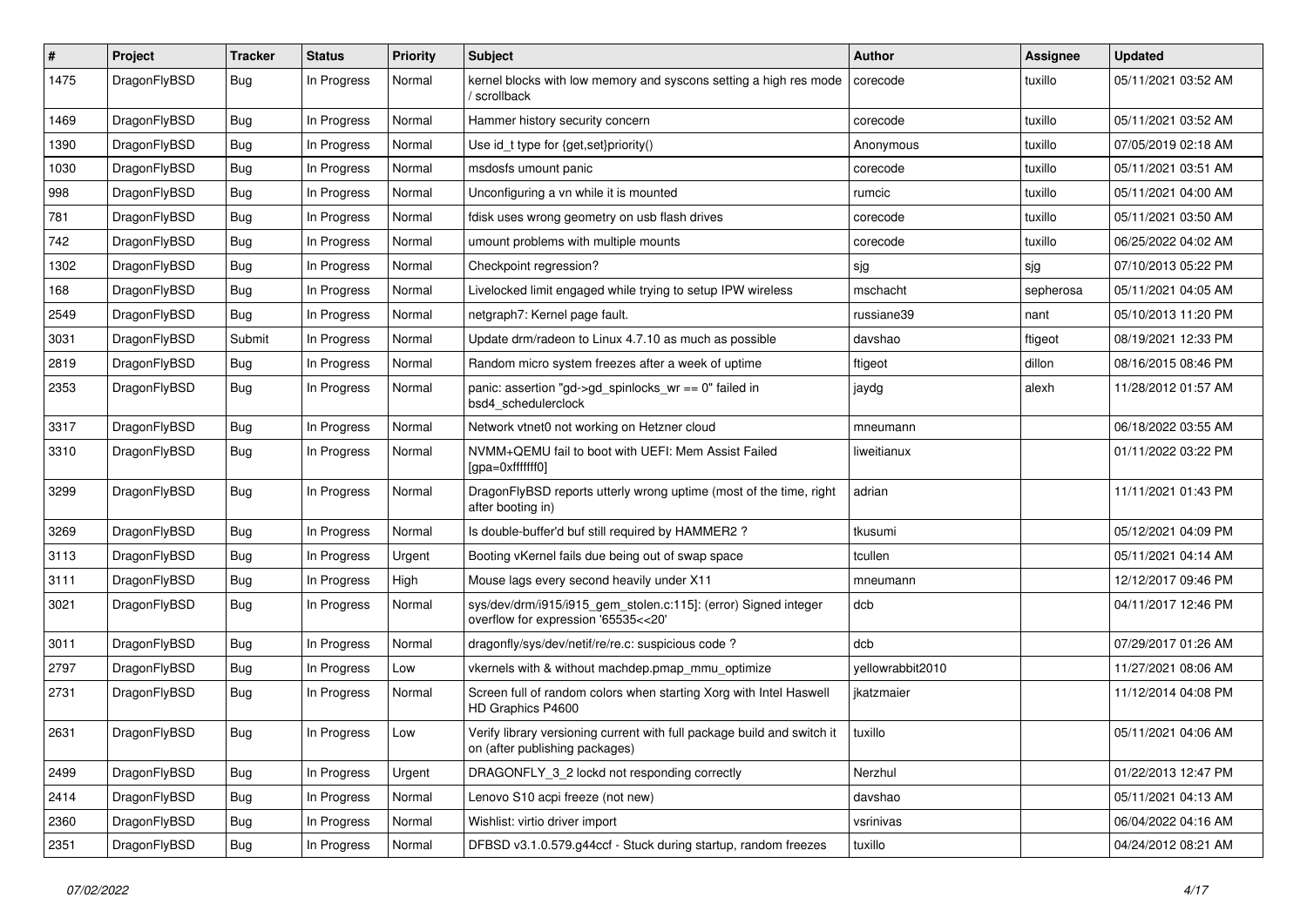| $\vert$ # | Project      | <b>Tracker</b> | <b>Status</b> | <b>Priority</b> | <b>Subject</b>                                                                               | Author             | Assignee  | <b>Updated</b>      |
|-----------|--------------|----------------|---------------|-----------------|----------------------------------------------------------------------------------------------|--------------------|-----------|---------------------|
| 2345      | DragonFlyBSD | Bug            | In Progress   | Normal          | DFBSD v3.1.0.457.gd679f - NFS panic on diskless station                                      | tuxillo            |           | 04/07/2012 05:22 PM |
| 2296      | DragonFlyBSD | <b>Bug</b>     | In Progress   | High            | panic: assertion "m->wire count > 0" failed                                                  | thomas.nikolajsen  |           | 08/30/2012 06:09 AM |
| 2282      | DragonFlyBSD | <b>Bug</b>     | In Progress   | Normal          | gdb segfaults with certain corefiles                                                         | tuxillo            |           | 01/18/2012 04:40 PM |
| 2013      | DragonFlyBSD | Bug            | In Progress   | Normal          | oversized DMA request loop                                                                   | josepht            |           | 05/11/2021 04:06 AM |
| 1749      | DragonFlyBSD | Bug            | In Progress   | Normal          | HAMMER fsstress panic in hammer_flush_inode_core<br>'ip->flush_state != HAMMER_FST_FLUSH'    | vsrinivas          |           | 05/11/2021 04:06 AM |
| 1744      | DragonFlyBSD | Bug            | In Progress   | Normal          | HAMMER fsstress panic in hammer_setup_child_callback                                         | vsrinivas          |           | 05/11/2021 04:05 AM |
| 1669      | DragonFlyBSD | <b>Bug</b>     | In Progress   | Normal          | Drive wont open using button                                                                 | elekktretterr      |           | 02/29/2012 12:05 PM |
| 1661      | DragonFlyBSD | <b>Bug</b>     | In Progress   | Normal          | panic on password entry mount smb filesystem                                                 | vsrinivas          |           | 11/27/2021 08:29 AM |
| 1502      | DragonFlyBSD | Bug            | In Progress   | Normal          | Lock while deleting files from nohistory HAMMER directories                                  | hasso              |           | 03/10/2013 04:28 AM |
| 1398      | DragonFlyBSD | Submit         | In Progress   | Normal          | hdestroy(3) restricts hash key to point to malloc'ed space                                   | Anonymous          |           | 08/20/2021 04:06 PM |
| 1368      | DragonFlyBSD | Bug            | In Progress   | Normal          | suspend signal race?                                                                         | qhwt+dfly          |           | 05/11/2021 03:51 AM |
| 1336      | DragonFlyBSD | <b>Bug</b>     | In Progress   | Normal          | Still looking for reports of missed directory entries w/ HAMMER                              | dillon             |           | 05/11/2021 04:00 AM |
| 1307      | DragonFlyBSD | <b>Bug</b>     | In Progress   | Normal          | hammer tid -2 shows unexpected result                                                        | corecode           |           | 10/18/2016 05:29 PM |
| 1218      | DragonFlyBSD | <b>Bug</b>     | In Progress   | Normal          | panic: assertion: error == 0 in hammer_start_transaction                                     | rumcic             |           | 05/11/2021 04:00 AM |
| 1181      | DragonFlyBSD | <b>Bug</b>     | In Progress   | Normal          | ACX111 panic                                                                                 | elekktretterr      |           | 05/11/2021 04:00 AM |
| 1148      | DragonFlyBSD | <b>Bug</b>     | In Progress   | Low             | BCM4311 wireless network adapter detected but not functional                                 | archimedes.gaviola |           | 05/11/2021 04:00 AM |
| 884       | DragonFlyBSD | <b>Bug</b>     | In Progress   | High            | Performance/memory problems under filesystem IO load                                         | hasso              |           | 05/11/2021 03:50 AM |
| 725       | DragonFlyBSD | <b>Bug</b>     | In Progress   | Low             | 'make distribution' fails w/'ro' /usr/obj                                                    | c.turner           |           | 03/09/2013 01:01 PM |
| 604       | DragonFlyBSD | <b>Bug</b>     | In Progress   | Normal          | 1.8.1-RELEASE - clock runs fast on mainboard ASUS P5A-B                                      | yeti               |           | 05/11/2021 03:55 AM |
| 331       | DragonFlyBSD | <b>Bug</b>     | In Progress   | Normal          | ftpsesame (aka Bridging S01E03)                                                              | bastyaelvtars      |           | 03/09/2013 12:28 PM |
| 2577      | DragonFlyBSD | <b>Bug</b>     | <b>New</b>    | Normal          | virtio-blk iops performance is cpu limited on high end devices                               | gjs278             | vsrinivas | 08/01/2013 02:28 PM |
| 2370      | DragonFlyBSD | <b>Bug</b>     | <b>New</b>    | Normal          | panic: ffs_valloc: dup alloc                                                                 | marino             | vsrinivas | 02/01/2013 09:28 AM |
| 2113      | DragonFlyBSD | <b>Bug</b>     | <b>New</b>    | Normal          | nmalloc threaded program fork leak                                                           | vsrinivas          | vsrinivas | 08/11/2011 07:25 PM |
| 2828      | DragonFlyBSD | Bug            | <b>New</b>    | High            | On AMD APUs and Bulldozer CPUs, the machdep.cpu_idle_hlt<br>sysctl should be 3 by default    | vadaszi            | vadaszi   | 05/11/2021 04:07 AM |
| 3314      | DragonFlyBSD | Bug            | <b>New</b>    | Normal          | Bring virtio_console(4) from FreeBSD                                                         | tuxillo            | tuxillo   | 05/29/2022 08:24 AM |
| 2496      | DragonFlyBSD | <b>Bug</b>     | <b>New</b>    | Normal          | NTFS malloc limit exceeded                                                                   | plasmob            | tuxillo   | 02/19/2013 08:47 AM |
| 2416      | DragonFlyBSD | <b>Bug</b>     | New           | Normal          | entry can be removed on mounted nfs filesystem                                               | ftigeot            | tuxillo   | 06/03/2014 04:40 AM |
| 1876      | DragonFlyBSD | Bug            | New           | Normal          | devfs in jail + logging out from console(ttyv1+) -> panic                                    | qhwt.dfly          | tuxillo   | 05/31/2022 03:24 PM |
| 1556      | DragonFlyBSD | <b>Bug</b>     | New           | Normal          | many processes stuck in "hmrrcm", system unusable                                            | corecode           | tuxillo   | 05/11/2021 03:52 AM |
| 1474      | DragonFlyBSD | <b>Bug</b>     | New           | Normal          | ithread 1 unexpectedly rescheduled                                                           | corecode           | tuxillo   | 05/11/2021 03:52 AM |
| 1442      | DragonFlyBSD | <b>Bug</b>     | New           | Normal          | blocking SIGSEGV and triggering a segment violation produces an<br>all CPU consuming process | corecode           | tuxillo   | 05/11/2021 03:52 AM |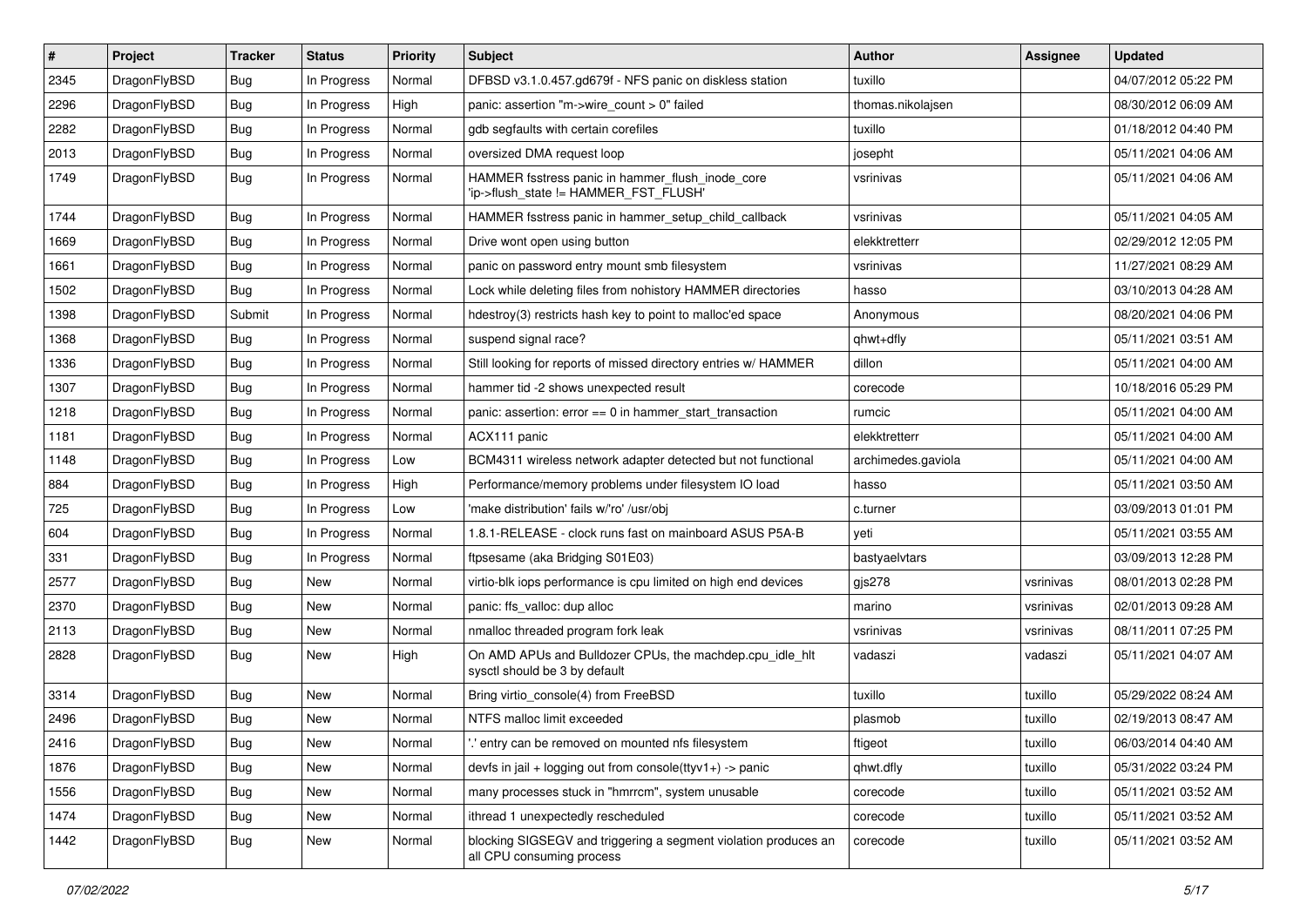| #    | Project      | <b>Tracker</b> | <b>Status</b> | <b>Priority</b> | Subject                                                                                                                                                  | <b>Author</b> | Assignee  | <b>Updated</b>      |
|------|--------------|----------------|---------------|-----------------|----------------------------------------------------------------------------------------------------------------------------------------------------------|---------------|-----------|---------------------|
| 1440 | DragonFlyBSD | <b>Bug</b>     | <b>New</b>    | Normal          | ptrace/gdb doesn't work after process blocks SIGTRAP                                                                                                     | corecode      | tuxillo   | 05/11/2021 03:52 AM |
| 1293 | DragonFlyBSD | <b>Bug</b>     | <b>New</b>    | Normal          | 2.2.1-REL Installer Request                                                                                                                              | mk            | tuxillo   | 05/11/2021 04:00 AM |
| 1198 | DragonFlyBSD | Bug            | New           | High            | DDB loops panic in db read bytes                                                                                                                         | corecode      | tuxillo   | 05/11/2021 03:51 AM |
| 731  | DragonFlyBSD | Bug            | New           | Normal          | system freeze on "slice too large"                                                                                                                       | corecode      | tuxillo   | 06/25/2022 04:01 AM |
| 2585 | DragonFlyBSD | Bug            | New           | Normal          | Dfly 3.4.3 on ESXi 5.1, HP Smart Array P410 passthrough<br>recognised, but not functioning                                                               | yggdrasil     | swildner  | 05/09/2022 08:14 AM |
| 2265 | DragonFlyBSD | <b>Bug</b>     | <b>New</b>    | Normal          | mbsrtowcs does not properly handle invalid mbstate_t in ps                                                                                               | c.turner1     | swildner  | 01/10/2012 07:56 PM |
| 2252 | DragonFlyBSD | Bug            | New           | Low             | snd hda not useable if loaded via /boot/loader.conf                                                                                                      | xbit          | swildner  | 12/14/2011 12:23 AM |
| 1714 | DragonFlyBSD | Bug            | New           | Low             | hwpmc                                                                                                                                                    | alexh         | swildner  | 08/18/2012 02:03 PM |
| 341  | DragonFlyBSD | <b>Bug</b>     | <b>New</b>    | Normal          | Vinum erroneously repors devices as busy                                                                                                                 | corecode      | swildner  | 01/21/2012 04:50 AM |
| 1769 | DragonFlyBSD | <b>Bug</b>     | New           | Normal          | panic: assertion: _tp->tt_msg->tt_cpuid == mycpuid in<br>tcp_callout_active                                                                              | pavalos       | sjg       | 05/15/2022 11:07 AM |
| 1532 | DragonFlyBSD | <b>Bug</b>     | New           | Low             | jemalloc doesn't work on DragonFly                                                                                                                       | hasso         | sjg       | 08/02/2011 01:14 AM |
| 2825 | DragonFlyBSD | <b>Bug</b>     | New           | High            | 3x dhclient = hanging system (objcache exhausted)                                                                                                        | jaccovonb     | sepherosa | 05/11/2021 03:55 AM |
| 2822 | DragonFlyBSD | <b>Bug</b>     | New           | Normal          | USB 3.0 stick throws "reading primary partition table: error<br>accessing offset 000[] for 152" error, while the stick works on any<br>other OS I tested | revuwa        | profmakx  | 06/29/2015 05:56 AM |
| 2746 | DragonFlyBSD | Bug            | New           | Normal          | some fraction of xterms started from the xmonad window manager<br>get killed with SIGALRM                                                                | isenmann      | profmakx  | 12/28/2014 02:51 AM |
| 600  | DragonFlyBSD | <b>Bug</b>     | New           | Low             | /sys/libkern/karc4random                                                                                                                                 | robin carey5  | profmakx  | 01/19/2015 03:07 AM |
| 679  | DragonFlyBSD | Bug            | New           | Low             | Netgraph backward compatibility for old *LEN constants                                                                                                   | nant          | nant      | 02/18/2014 05:45 AM |
| 1969 | DragonFlyBSD | <b>Bug</b>     | New           | Normal          | pf-related network problem                                                                                                                               | pavalos       | lentferj  | 02/01/2011 06:57 PM |
| 1964 | DragonFlyBSD | <b>Bug</b>     | New           | Normal          | iwn (panic assertion : wlan_assert_serialized)                                                                                                           | sjmm.ptr      | josepht   | 02/01/2011 12:57 PM |
| 1946 | DragonFlyBSD | Bug            | New           | Normal          | ieee80211 panic                                                                                                                                          | pavalos       | josepht   | 01/27/2011 06:00 PM |
| 2870 | DragonFlyBSD | Bug            | New           | High            | Broken text and icons when glamor acceleration is used                                                                                                   | 375gnu        | ftigeot   | 01/31/2016 12:13 AM |
| 3154 | DragonFlyBSD | Submit         | <b>New</b>    | Normal          | Update serial handling in bootloader                                                                                                                     | ddegroot      | dillon    | 11/06/2018 11:21 PM |
| 2092 | DragonFlyBSD | Bug            | New           | Normal          | Panic: Bad link elm 0x next->prev != elm                                                                                                                 | masterblaster | dillon    | 12/04/2011 12:49 PM |
| 1538 | DragonFlyBSD | Bug            | New           | Low             | mountroot should probe file systems                                                                                                                      | corecode      | alexh     | 11/24/2010 06:35 PM |
| 1430 | DragonFlyBSD | Bug            | New           | Normal          | Buggy w(1)?                                                                                                                                              | hasso         | alexh     | 11/24/2010 08:09 AM |
| 3319 | DragonFlyBSD | <b>Bug</b>     | New           | Normal          | setproctitle() calls can change effect of later setproctitle() calls                                                                                     | tonyc         |           | 06/29/2022 06:10 PM |
| 3316 | DragonFlyBSD | <b>Bug</b>     | New           | Normal          | hammer2_dirent_create() allows creating >1 dirents with the same<br>name                                                                                 | tkusumi       |           | 06/05/2022 12:35 PM |
| 3313 | DragonFlyBSD | <b>Bug</b>     | New           | Normal          | Can't boot from my live USB at all. The kernel loading process<br>hangs.                                                                                 | rempas        |           | 06/03/2022 12:16 AM |
| 3312 | DragonFlyBSD | Submit         | New           | Normal          | hammer2: redundant chain modify after chain creation                                                                                                     | tkusumi       |           | 05/15/2022 01:35 PM |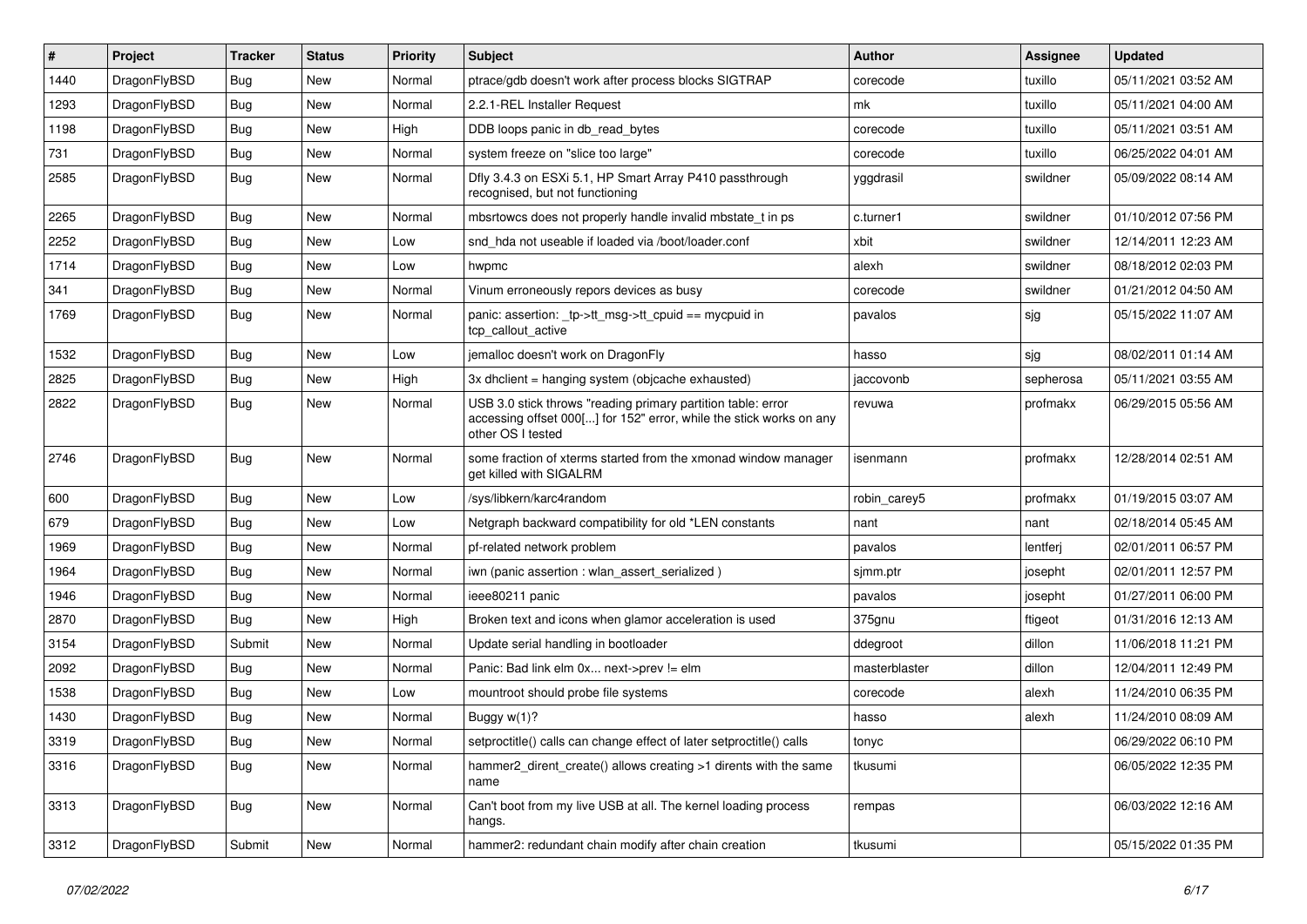| $\sharp$ | Project      | <b>Tracker</b> | <b>Status</b> | <b>Priority</b> | Subject                                                                                                   | <b>Author</b>     | <b>Assignee</b> | <b>Updated</b>      |
|----------|--------------|----------------|---------------|-----------------|-----------------------------------------------------------------------------------------------------------|-------------------|-----------------|---------------------|
| 3311     | DragonFlyBSD | <b>Bug</b>     | <b>New</b>    | Low             | TrueCrypt support may cause kernel crash                                                                  | arcade@b1t.name   |                 | 04/29/2022 06:19 AM |
| 3302     | DragonFlyBSD | Bug            | <b>New</b>    | Normal          | Will not boot on System76 Lemur Pro (lemp10)                                                              | piecuch           |                 | 11/03/2021 10:21 AM |
| 3301     | DragonFlyBSD | Bug            | New           | Normal          | Gkrellm from the packages is not showing logged in users in main<br>window, logged in users always $== 0$ | adrian            |                 | 01/08/2022 04:24 AM |
| 3300     | DragonFlyBSD | <b>Bug</b>     | New           | Normal          | Running Xvnc from TigerVNC package through the INETD daemon<br>in TCP WAIT mode fails hard                | adrian            |                 | 01/08/2022 04:25 AM |
| 3298     | DragonFlyBSD | Bug            | New           | Normal          | Running "w" and having logged in via XDM through VNC, "w" prints<br>an extra error message                | piecuch           |                 | 10/25/2021 09:16 AM |
| 3284     | DragonFlyBSD | <b>Bug</b>     | <b>New</b>    | Normal          | Wrong towlower() result for U+038A                                                                        | bhaible           |                 | 07/10/2021 03:34 AM |
| 3283     | DragonFlyBSD | <b>Bug</b>     | New           | Normal          | mknodat() cannot create FIFOs                                                                             | bhaible           |                 | 07/10/2021 03:34 AM |
| 3282     | DragonFlyBSD | <b>Bug</b>     | New           | Normal          | unexpected errno value from fopen()                                                                       | bhaible           |                 | 07/10/2021 03:34 AM |
| 3281     | DragonFlyBSD | <b>Bug</b>     | <b>New</b>    | Normal          | Crash after leaving unattended for a while                                                                | bhaible           |                 | 07/10/2021 03:32 AM |
| 3280     | DragonFlyBSD | <b>Bug</b>     | <b>New</b>    | Normal          | KMS console and i915(4) not working in 6.0                                                                | cmusser           |                 | 07/10/2021 03:35 AM |
| 3278     | DragonFlyBSD | <b>Bug</b>     | <b>New</b>    | Normal          | Second screen image is distorted                                                                          | arcade@b1t.name   |                 | 07/10/2021 03:36 AM |
| 3276     | DragonFlyBSD | Submit         | New           | Normal          | Add option controlling whether gpt expand expands the last partition<br>(needs testing)                   | falsifian         |                 | 07/10/2021 03:35 AM |
| 3266     | DragonFlyBSD | Bug            | New           | High            | Filesystems broken due to "KKASSERT(count &<br>TOK COUNTMASK);"                                           | tkusumi           |                 | 03/15/2021 01:21 PM |
| 3252     | DragonFlyBSD | <b>Bug</b>     | <b>New</b>    | Normal          | tcsetattr/tcgetattr set errno incorrectly on non-TTY                                                      | tonyc             |                 | 10/26/2020 09:34 PM |
| 3249     | DragonFlyBSD | <b>Bug</b>     | <b>New</b>    | Normal          | HAMMER2 fsync(2) not working properly                                                                     | tkusumi           |                 | 09/21/2020 07:07 AM |
| 3247     | DragonFlyBSD | <b>Bug</b>     | New           | Normal          | Kernel panic doing nothing much                                                                           | phma              |                 | 09/12/2020 11:40 PM |
| 3246     | DragonFlyBSD | <b>Bug</b>     | New           | Normal          | HAMMER2 unable to handle ENOSPC properly                                                                  | tkusumi           |                 | 09/04/2020 11:11 AM |
| 3245     | DragonFlyBSD | <b>Bug</b>     | New           | Normal          | panic: free: guard1x fail, i915 load from loader.conf                                                     | polachok          |                 | 08/21/2020 10:36 AM |
| 3243     | DragonFlyBSD | <b>Bug</b>     | New           | Normal          | SMART status not reported properly for SSD disks                                                          | daftaupe          |                 | 09/09/2020 11:03 PM |
| 3240     | DragonFlyBSD | <b>Bug</b>     | <b>New</b>    | High            | compile error because of openssl with /usr/dports/security/rhash for<br>mysql 8 install                   | <b>UlasSAYGIN</b> |                 | 06/04/2020 08:05 AM |
| 3239     | DragonFlyBSD | <b>Bug</b>     | New           | Normal          | unable to SIGKILL glitched emacs                                                                          | piecuch           |                 | 05/26/2020 03:30 AM |
| 3238     | DragonFlyBSD | <b>Bug</b>     | New           | Normal          | race conditions when printing from vkernel console                                                        | piecuch           |                 | 05/19/2020 02:50 PM |
| 3235     | DragonFlyBSD | <b>Bug</b>     | New           | Normal          | Kernel panic in devfs_vnops.c                                                                             | mneumann          |                 | 04/28/2020 07:00 AM |
| 3231     | DragonFlyBSD | <b>Bug</b>     | <b>New</b>    | Normal          | wifi drops on 5.8                                                                                         | tse               |                 | 04/06/2020 05:08 AM |
| 3228     | DragonFlyBSD | <b>Bug</b>     | New           | Low             | pfi_kif_unref: state refcount <= 0 in dmesg                                                               | justin            |                 | 03/05/2021 06:39 AM |
| 3227     | DragonFlyBSD | Submit         | New           | Normal          | Add HAMMER2 instructions in the installation medium README                                                | daftaupe          |                 | 03/26/2020 03:34 PM |
| 3226     | DragonFlyBSD | <b>Bug</b>     | <b>New</b>    | Normal          | Xorg freezes in vm: thread stuck in "objtrm1"                                                             | peeter            |                 | 04/08/2020 02:10 AM |
| 3225     | DragonFlyBSD | <b>Bug</b>     | <b>New</b>    | Normal          | nfsd freeze when using qemu                                                                               | tse               |                 | 03/17/2020 11:52 AM |
| 3224     | DragonFlyBSD | <b>Bug</b>     | New           | Normal          | Kernel panic when trying to ping6                                                                         | zhtw              |                 | 03/08/2020 08:55 AM |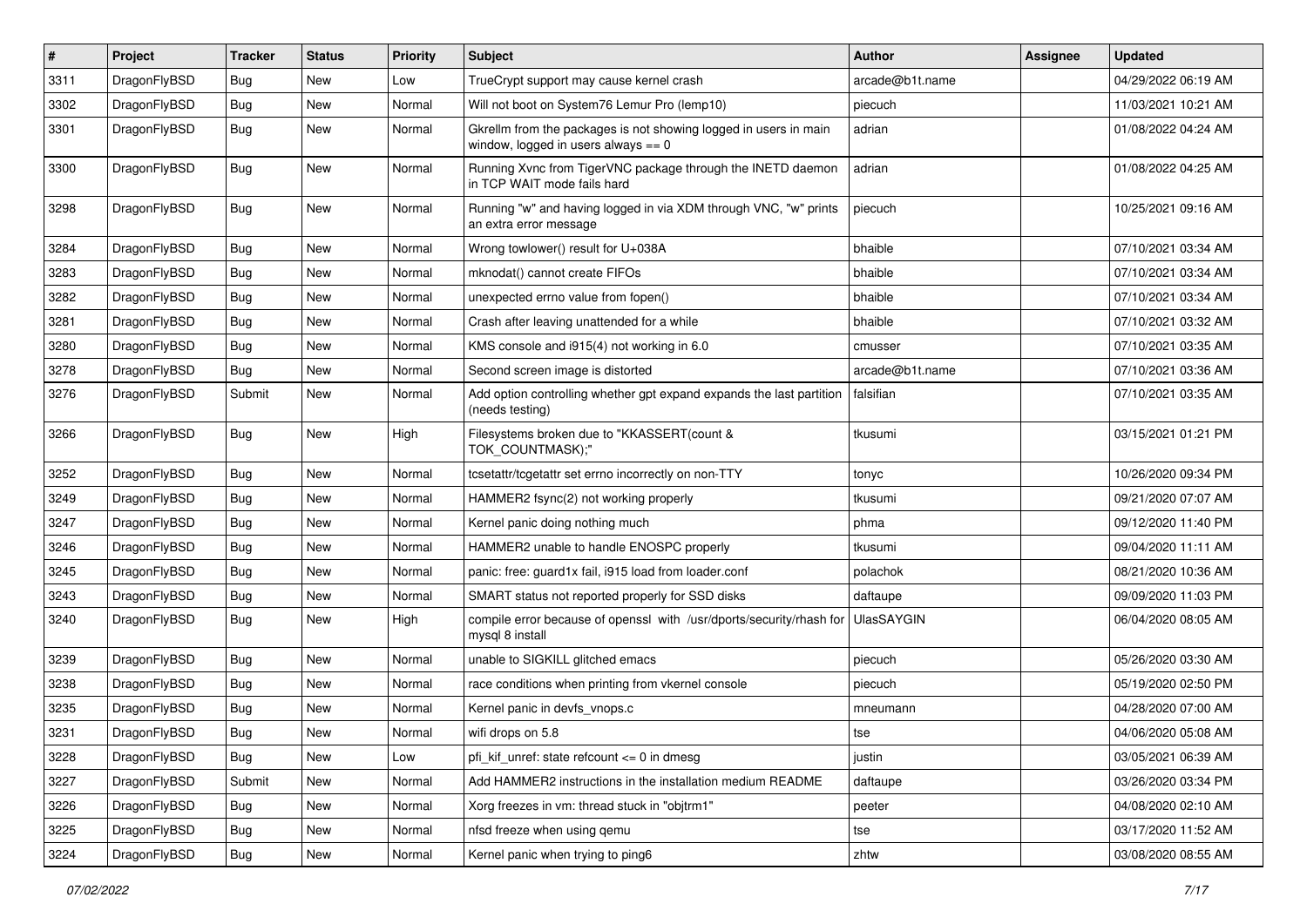| $\sharp$ | Project      | <b>Tracker</b> | <b>Status</b> | <b>Priority</b> | Subject                                                                                                                                                     | <b>Author</b>     | <b>Assignee</b> | <b>Updated</b>      |
|----------|--------------|----------------|---------------|-----------------|-------------------------------------------------------------------------------------------------------------------------------------------------------------|-------------------|-----------------|---------------------|
| 3222     | DragonFlyBSD | <b>Bug</b>     | New           | Normal          | gcc - undefined reference to '__atomic_load' (missing libatomic?)                                                                                           | mneumann          |                 | 02/08/2020 02:45 AM |
| 3219     | DragonFlyBSD | <b>Bug</b>     | <b>New</b>    | Normal          | x11/xorg port can not be build                                                                                                                              | <b>UlasSAYGIN</b> |                 | 03/31/2020 08:57 AM |
| 3218     | DragonFlyBSD | <b>Bug</b>     | <b>New</b>    | Normal          | Kernel panics are not sent to comconsole when booted over EFI                                                                                               | mqudsi            |                 | 12/02/2019 08:52 PM |
| 3217     | DragonFlyBSD | <b>Bug</b>     | New           | Normal          | rescue tools: make install fails if rescue folder doesn't exist                                                                                             | t dfbsd           |                 | 11/27/2019 08:16 PM |
| 3215     | DragonFlyBSD | Bug            | <b>New</b>    | Normal          | Hang in tcdrain(3) after write(3)                                                                                                                           | noloader          |                 | 11/25/2019 03:08 PM |
| 3209     | DragonFlyBSD | <b>Bug</b>     | New           | Normal          | svc has some minor bugs                                                                                                                                     | arcade@b1t.name   |                 | 10/24/2019 09:08 AM |
| 3208     | DragonFlyBSD | Bug            | New           | Normal          | Crash related to nfsd                                                                                                                                       | tse               |                 | 06/11/2020 05:52 AM |
| 3206     | DragonFlyBSD | Submit         | <b>New</b>    | Normal          | update psm/kbd to FreeBSD 12.0 code                                                                                                                         | htse              |                 | 10/05/2019 03:49 PM |
| 3201     | DragonFlyBSD | Submit         | New           | Normal          | Fixes make search display                                                                                                                                   | htse              |                 | 08/20/2021 04:02 PM |
| 3199     | DragonFlyBSD | Bug            | <b>New</b>    | Normal          | PFS label not found panic                                                                                                                                   | tse               |                 | 08/21/2019 03:51 AM |
| 3197     | DragonFlyBSD | <b>Bug</b>     | New           | Normal          | DragonFly upgrades                                                                                                                                          | tse               |                 | 04/18/2020 04:18 PM |
| 3196     | DragonFlyBSD | <b>Bug</b>     | New           | Normal          | test issue after redmine upgrade (2)                                                                                                                        | tuxillo           |                 | 07/05/2019 04:33 AM |
| 3194     | DragonFlyBSD | Bug            | New           | High            | Hammer kernel crash on mirror-stream of PFS after upgrade<br>(assertion "cursor->flags &<br>HAMMER_CURSOR_ITERATE_CHECK" failed in<br>hammer btree iterate) | Anonymous         |                 | 06/29/2019 01:32 PM |
| 3189     | DragonFlyBSD | Bug            | <b>New</b>    | Normal          | Allow DragonFly Mail Agent to accept an alternate config via<br>command line switch                                                                         | iang              |                 | 08/16/2021 12:42 AM |
| 3184     | DragonFlyBSD | Bug            | <b>New</b>    | Normal          | tsleep(9) return value when PCATCH specified                                                                                                                | tkusumi           |                 | 04/03/2019 06:49 AM |
| 3170     | DragonFlyBSD | <b>Bug</b>     | <b>New</b>    | Normal          | repeatable nfsd crash                                                                                                                                       | tse               |                 | 06/11/2020 05:52 AM |
| 3165     | DragonFlyBSD | Bug            | <b>New</b>    | Normal          | Looping at boot time                                                                                                                                        | gop               |                 | 12/28/2018 01:04 PM |
| 3157     | DragonFlyBSD | <b>Bug</b>     | New           | Normal          | TP-Link UE300 not working in 5.2-RELEASE                                                                                                                    | tuxillo           |                 | 11/15/2018 02:08 PM |
| 3147     | DragonFlyBSD | Submit         | New           | Normal          | Enable headless installation                                                                                                                                | ddegroot          |                 | 10/09/2018 01:25 PM |
| 3143     | DragonFlyBSD | Bug            | New           | Normal          | assertion "0" failed in hammer2 inode xop chain sync                                                                                                        | cbin              |                 | 07/18/2018 12:50 PM |
| 3142     | DragonFlyBSD | Submit         | <b>New</b>    | Normal          | lib/libdmsg: Unbreak using new API EVP_CIPHER_CTX_new()                                                                                                     | tkusumi           |                 | 07/08/2018 04:18 AM |
| 3141     | DragonFlyBSD | Bug            | New           | Normal          | dhclient blocks boot process                                                                                                                                | rowo              |                 | 12/16/2018 11:01 AM |
| 3139     | DragonFlyBSD | <b>Bug</b>     | New           | Normal          | USB Mouse Does Not Work in DragonflyBSD guest on VirtualBox                                                                                                 | chiguy1256        |                 | 06/24/2018 10:14 PM |
| 3135     | DragonFlyBSD | Submit         | New           | Normal          | Add EVFILT_RECV and EVFILT_SEND                                                                                                                             | tautolog          |                 | 05/25/2018 09:59 PM |
| 3134     | DragonFlyBSD | Bug            | New           | Normal          | RFC 3021 (/31 networks) appear to be unsupported                                                                                                            | jailbird          |                 | 05/16/2018 11:03 PM |
| 3132     | DragonFlyBSD | <b>Bug</b>     | New           | Low             | unifdef mined                                                                                                                                               | bcallah           |                 | 04/26/2018 08:34 PM |
| 3129     | DragonFlyBSD | <b>Bug</b>     | New           | High            | Kernel panic with 5.2.0 on A2SDi-4C-HLN4F                                                                                                                   | stateless         |                 | 04/24/2018 12:50 AM |
| 3124     | DragonFlyBSD | <b>Bug</b>     | New           | High            | DragonFlyBSD 5.0.2 with Hammer2 with UEFI install doesn't boot                                                                                              | wiesl             |                 | 06/18/2019 05:07 AM |
| 3120     | DragonFlyBSD | <b>Bug</b>     | New           | Normal          | Intel AC 8260 firmware does not load                                                                                                                        | Vintodrimmer      |                 | 08/28/2018 03:30 AM |
| 3117     | DragonFlyBSD | Bug            | New           | Normal          | Problem with colours if "intel" video-driver used                                                                                                           | dpostolov         |                 | 01/07/2018 11:35 PM |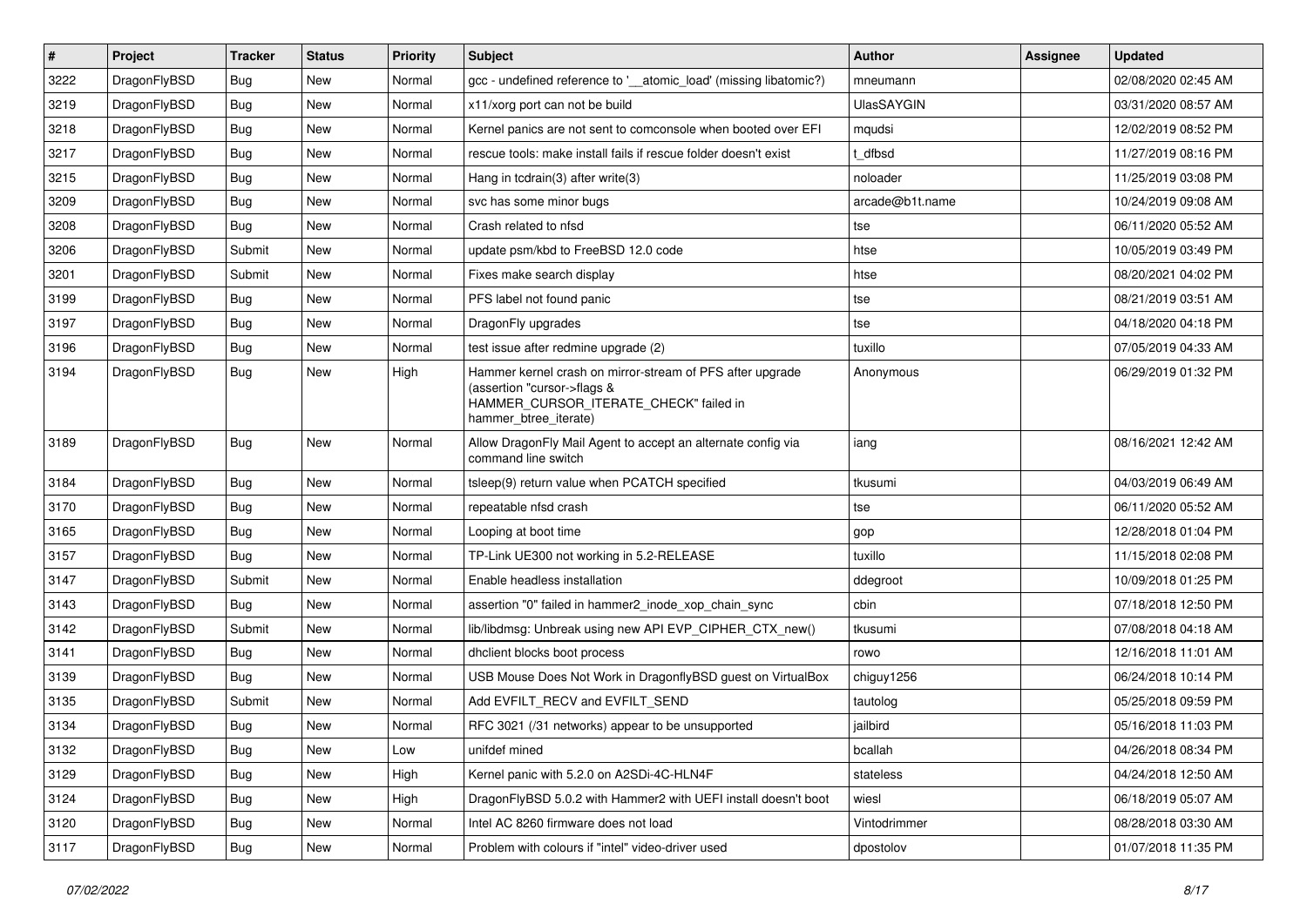| #    | <b>Project</b> | <b>Tracker</b> | <b>Status</b> | <b>Priority</b> | <b>Subject</b>                                                                                          | <b>Author</b>          | Assignee | <b>Updated</b>      |
|------|----------------|----------------|---------------|-----------------|---------------------------------------------------------------------------------------------------------|------------------------|----------|---------------------|
| 3116 | DragonFlyBSD   | Bug            | New           | Normal          | da0 detects on very big volume if to remove usb install stick and<br>reboot on Intel NUC5PPYH           | dpostolov              |          | 01/07/2018 09:40 PM |
| 3110 | DragonFlyBSD   | <b>Bug</b>     | New           | Normal          | crash with ipfw3 under load                                                                             | bnegre82               |          | 12/09/2017 06:22 AM |
| 3107 | DragonFlyBSD   | Bug            | <b>New</b>    | Low             | ACPI interrupt storm when loading i915 on Lenovo T460                                                   | oyvinht                |          | 07/15/2020 07:01 AM |
| 3101 | DragonFlyBSD   | Bug            | <b>New</b>    | Low             | PFI CGI install not working in dragonflybsd 5.0.1 USB install                                           | bnegre82               |          | 05/11/2021 04:14 AM |
| 3076 | DragonFlyBSD   | <b>Bug</b>     | <b>New</b>    | Normal          | sys/dev/netif/ig_hal/e1000_ich8lan.c:1594: sanity checking mixup?                                       | dcb                    |          | 10/11/2017 01:58 AM |
| 3052 | DragonFlyBSD   | Bug            | New           | Normal          | panic DragonFly v4.8.1-RELEASE by mounting a malformed NTFS<br>image [64.000]                           | open.source@ribose.com |          | 08/14/2017 03:22 AM |
| 3051 | DragonFlyBSD   | <b>Bug</b>     | <b>New</b>    | Normal          | panic DragonFly v4.8.1-RELEASE by mounting a malformed NTFS<br>image [12.000]                           | open.source@ribose.com |          | 08/14/2017 03:20 AM |
| 3049 | DragonFlyBSD   | Bug            | New           | Normal          | panic DragonFly v4.8.1-RELEASE by mounting a malformed<br>msdosfs image [12.128]                        | open.source@ribose.com |          | 08/14/2017 02:53 AM |
| 3047 | DragonFlyBSD   | Bug            | <b>New</b>    | Normal          | <b>HAMMER critical write error</b>                                                                      | samuel                 |          | 06/19/2019 09:50 AM |
| 3041 | DragonFlyBSD   | Submit         | <b>New</b>    | Normal          | firmware: Remove embedding of multiple images in one module.                                            | Anonymous              |          | 12/25/2020 02:15 AM |
| 3036 | DragonFlyBSD   | Bug            | <b>New</b>    | Normal          | panic in icmp redirect start() ASSERT IN NETISR(0)                                                      | tautolog               |          | 05/11/2017 07:27 PM |
| 3035 | DragonFlyBSD   | <b>Bug</b>     | <b>New</b>    | Normal          | panic: assertion "cpu >= 0 && cpu < ncpus" failed in netisr cpuport<br>at /usr/src/sys/net/netisr2.h:87 | masu                   |          | 05/11/2017 01:24 AM |
| 3029 | DragonFlyBSD   | <b>Bug</b>     | <b>New</b>    | Normal          | Running DflyBSD 4.8 on FreeBSD bhyve as a guest                                                         | iron                   |          | 05/13/2022 04:33 AM |
| 3025 | DragonFlyBSD   | Bug            | <b>New</b>    | Normal          | sys/dev/powermng/powernow/powernow.c:284: bad comparison ?                                              | dcb                    |          | 09/23/2017 07:45 AM |
| 3024 | DragonFlyBSD   | <b>Bug</b>     | New           | Low             | sys/dev/netif/wi/if_wi.c:1090]: (style) Redundant condition                                             | dcb                    |          | 04/11/2017 11:56 AM |
| 3022 | DragonFlyBSD   | <b>Bug</b>     | <b>New</b>    | Normal          | sys/dev/netif/ath/ath/if_ath.c:2142: strange bitmask?                                                   | dcb                    |          | 04/11/2017 11:49 AM |
| 3018 | DragonFlyBSD   | <b>Bug</b>     | <b>New</b>    | Normal          | sys/bus/u4b/wlan/if run.c:5464]: (style) Redundant condition                                            | dcb                    |          | 04/11/2017 11:26 AM |
| 3006 | DragonFlyBSD   | <b>Bug</b>     | <b>New</b>    | Normal          | boot0cfg: panic in kern udev.c in function udev dict set cstr when<br>installing in VirtualBox          | MichiGreat             |          | 04/01/2017 02:22 PM |
| 2994 | DragonFlyBSD   | Bug            | <b>New</b>    | Normal          | Intermittent boot hangs after git: hammer - HAMMER Version 7                                            | davshao                |          | 03/30/2017 02:06 PM |
| 2972 | DragonFlyBSD   | Bug            | <b>New</b>    | Normal          | ipfw3 "deny to me" does not work correctly                                                              | mneumann               |          | 12/27/2016 12:11 PM |
| 2970 | DragonFlyBSD   | <b>Bug</b>     | New           | Normal          | kernel 4.7: "Is -l" causes panic on UDF filesystem: "bgetvp -<br>overlapping buffer"                    | peeter                 |          | 12/21/2016 02:46 AM |
| 2936 | DragonFlyBSD   | Bug            | New           | Normal          | loader.efi crashes while loading kernel                                                                 | spaceille              |          | 08/20/2016 06:17 AM |
| 2933 | DragonFlyBSD   | Submit         | <b>New</b>    | Normal          | Remove unix domain socket support from cat(1)                                                           | sevan                  |          | 08/01/2016 08:10 PM |
| 2931 | DragonFlyBSD   | <b>Bug</b>     | <b>New</b>    | Low             | 'gdb' of 'vkernel' unable to print backtrace                                                            | tofergus               |          | 07/26/2016 01:51 PM |
| 2930 | DragonFlyBSD   | <b>Bug</b>     | <b>New</b>    | High            | 'objcache' causes panic during 'nfs_readdir'                                                            | tofergus               |          | 07/26/2016 01:09 PM |
| 2924 | DragonFlyBSD   | Bug            | <b>New</b>    | Normal          | cat -v fails to tag characters in extended table with M- prefix with<br>some locales                    | sevan                  |          | 07/11/2016 07:18 AM |
| 2921 | DragonFlyBSD   | Submit         | <b>New</b>    | Normal          | Allow moused to accept userland mouse events                                                            | tautolog               |          | 05/11/2021 04:08 AM |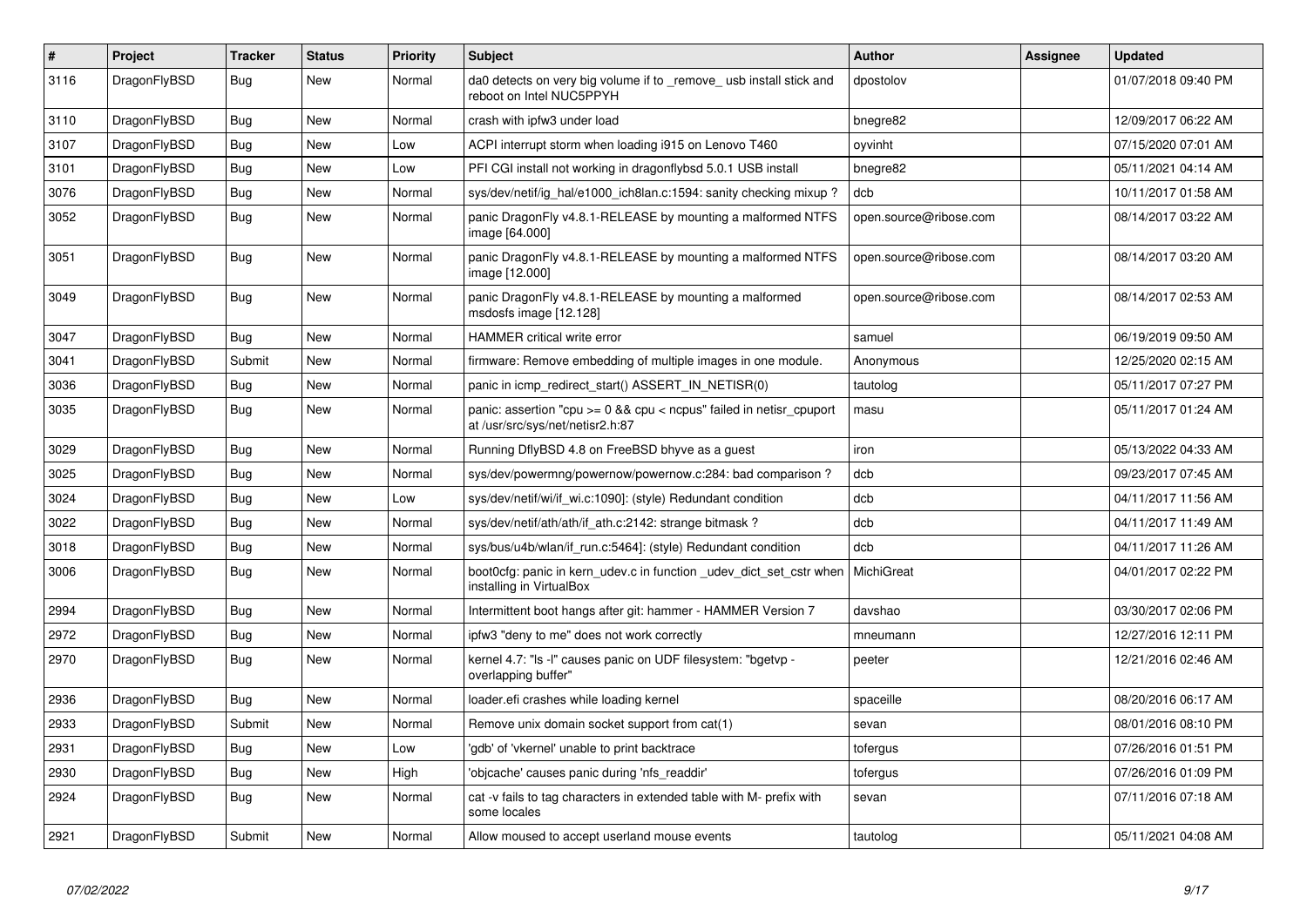| #    | Project      | <b>Tracker</b> | <b>Status</b> | <b>Priority</b> | Subject                                                                                                              | <b>Author</b>    | <b>Assignee</b> | <b>Updated</b>      |
|------|--------------|----------------|---------------|-----------------|----------------------------------------------------------------------------------------------------------------------|------------------|-----------------|---------------------|
| 2917 | DragonFlyBSD | Bug            | New           | Normal          | da8: reading primary partition table: error accessing offset<br>000000000000 for 512                                 | liweitianux      |                 | 05/11/2021 08:43 PM |
| 2915 | DragonFlyBSD | Bug            | <b>New</b>    | High            | Hammer mirror-copy problem                                                                                           | : dfbsd          |                 | 08/25/2016 05:28 AM |
| 2898 | DragonFlyBSD | Bug            | New           | Normal          | <b>HAMMER</b> panic                                                                                                  | pavalos          |                 | 11/03/2018 07:05 AM |
| 2892 | DragonFlyBSD | Bug            | New           | Normal          | swap_pager:indefinite wait bufferf error                                                                             | lhmwzy           |                 | 02/21/2016 10:32 PM |
| 2891 | DragonFlyBSD | Bug            | New           | Normal          | Kernel panic in IEEE802.11 related code                                                                              | shamaz           |                 | 05/29/2016 05:49 PM |
| 2890 | DragonFlyBSD | Bug            | New           | Normal          | not able to boot usb installer on Toshiba Chromebook 2                                                               | johnnywhishbone  |                 | 02/22/2016 03:42 AM |
| 2887 | DragonFlyBSD | Bug            | <b>New</b>    | Low             | Missing extattr_namespace_to_string and<br>extattr_string_to_namespace functions                                     | rubenk           |                 | 02/06/2016 05:09 AM |
| 2886 | DragonFlyBSD | Bug            | <b>New</b>    | Normal          | dragonfly mail agent: sending a testmail causes high system load                                                     | worf             |                 | 02/05/2016 05:53 AM |
| 2882 | DragonFlyBSD | Bug            | New           | Low             | bridge sends packets from individual interfaces                                                                      | arcade@b1t.name  |                 | 01/09/2016 12:43 PM |
| 2881 | DragonFlyBSD | Bug            | New           | Normal          | Pulseaudio hangs/resets system when starting X11                                                                     | mneumann         |                 | 01/09/2016 03:08 AM |
| 2878 | DragonFlyBSD | Bug            | New           | Low             | [fix] CCVER problem when using clang and cpu extensions<br>(intrinsics)                                              | arcade@b1t.name  |                 | 06/24/2016 04:25 AM |
| 2877 | DragonFlyBSD | Bug            | <b>New</b>    | Low             | sed fails when working with UTF-8 locale and non-UTF symbols                                                         | arcade@b1t.name  |                 | 12/30/2015 11:20 AM |
| 2874 | DragonFlyBSD | Bug            | New           | Normal          | make world DESTDIR=/emptydir fails                                                                                   | pascii           |                 | 12/25/2015 07:04 AM |
| 2863 | DragonFlyBSD | Bug            | New           | Normal          | HAMMER synch tid is zero                                                                                             | shamaz           |                 | 12/12/2015 11:24 PM |
| 2859 | DragonFlyBSD | <b>Bug</b>     | New           | Low             | Installer configuration menu always highlights "Select timezone", no<br>matter which step was last completed.        | cgag             |                 | 12/02/2015 01:54 PM |
| 2858 | DragonFlyBSD | Bug            | New           | Low             | Installer "Local or UTC" question should have "No" selected by<br>default.                                           | cgag             |                 | 12/02/2015 01:18 PM |
| 2857 | DragonFlyBSD | Bug            | New           | Normal          | hammer stalls via bitcoin-qt                                                                                         | tkusumi          |                 | 11/30/2015 06:52 AM |
| 2852 | DragonFlyBSD | Bug            | New           | Normal          | Hammer File System - hangs on undo during system boot / mount -<br>will not recover on DragonFlyBSD newer than 3.6.0 | abale            |                 | 05/11/2021 04:07 AM |
| 2840 | DragonFlyBSD | Bug            | <b>New</b>    | Normal          | wrong voltage is reported                                                                                            | yellowrabbit2010 |                 | 09/11/2015 06:09 PM |
| 2835 | DragonFlyBSD | Bug            | New           | Normal          | /usr/include/c++/5.0/bits/c++locale.h likes<br>POSIX_C_SOURCE>=200809                                                | davshao          |                 | 11/18/2015 03:40 AM |
| 2820 | DragonFlyBSD | Bug            | <b>New</b>    | Normal          | TP-Link USB Wi-Fi adapter cannot be reattached to the system                                                         | shamaz           |                 | 05/22/2015 09:45 PM |
| 2816 | DragonFlyBSD | Bug            | New           | Normal          | A multitasking process being debugged can get stuck                                                                  | phma             |                 | 05/19/2015 03:57 AM |
| 2812 | DragonFlyBSD | Bug            | <b>New</b>    | Normal          | Panic on Intel DE3815TYKHE                                                                                           | tmorp            |                 | 05/14/2015 03:14 PM |
| 2809 | DragonFlyBSD | <b>Bug</b>     | <b>New</b>    | Normal          | hammer mirror-stream                                                                                                 | masu             |                 | 04/10/2015 12:33 AM |
| 2808 | DragonFlyBSD | Bug            | New           | Normal          | X freeze by switching between X and VT - results in black screen                                                     | lukesky333       |                 | 05/11/2021 03:55 AM |
| 2806 | DragonFlyBSD | <b>Bug</b>     | New           | Normal          | failed to configure a link-local address on ath0 (errno = 22)                                                        | Chingyuan        |                 | 05/25/2021 01:00 AM |
| 2803 | DragonFlyBSD | <b>Bug</b>     | <b>New</b>    | Normal          | HAMMER: Warning: UNDO area too small!                                                                                | ftigeot          |                 | 03/11/2015 03:42 PM |
| 2802 | DragonFlyBSD | <b>Bug</b>     | New           | Normal          | USB Wifi urtwn0 crash from cd boot                                                                                   | opvalues         |                 | 03/10/2015 01:07 AM |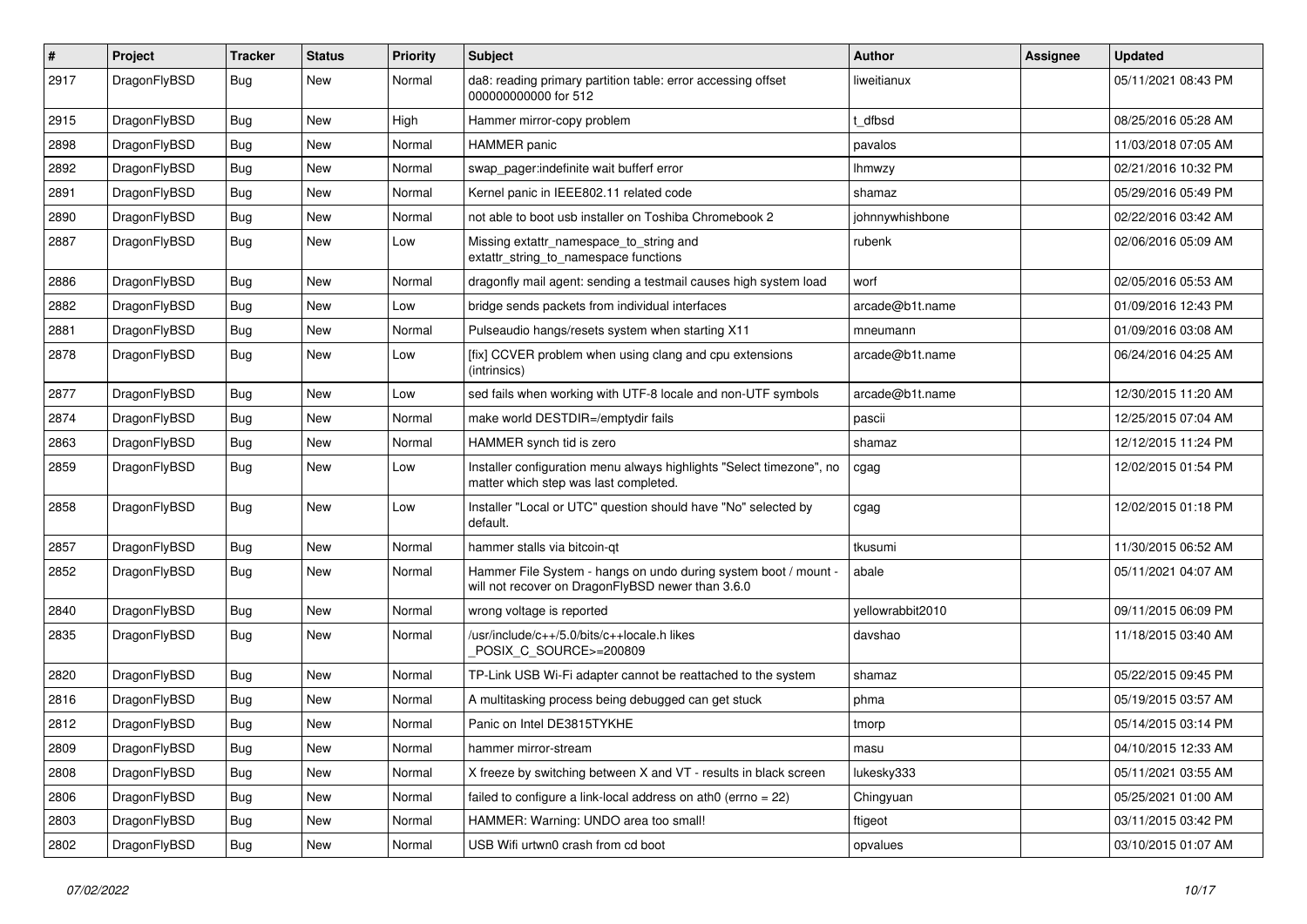| #    | Project      | <b>Tracker</b> | <b>Status</b> | <b>Priority</b> | Subject                                                                                                  | Author            | Assignee | <b>Updated</b>      |
|------|--------------|----------------|---------------|-----------------|----------------------------------------------------------------------------------------------------------|-------------------|----------|---------------------|
| 2799 | DragonFlyBSD | <b>Bug</b>     | <b>New</b>    | Normal          | Fatal trap 12 caused by moused(8) -p /dev/cual0                                                          | opvalues          |          | 03/04/2015 11:01 PM |
| 2790 | DragonFlyBSD | Submit         | <b>New</b>    | Low             | filedesc softrefs increment code factoring                                                               | dclink            |          | 02/21/2015 04:00 AM |
| 2788 | DragonFlyBSD | <b>Bug</b>     | New           | Normal          | ioctl GSLICEINFO: Not working for vnode slice                                                            | mneumann          |          | 02/12/2015 07:49 AM |
| 2738 | DragonFlyBSD | Bug            | <b>New</b>    | Normal          | Hammer: Strange behavior when trying to recover old version of<br>moved file                             | roland            |          | 11/20/2014 08:02 AM |
| 2736 | DragonFlyBSD | <b>Bug</b>     | New           | High            | kernel panics on acpi_timer_probe function                                                               | cnb               |          | 05/11/2021 03:55 AM |
| 2735 | DragonFlyBSD | Bug            | <b>New</b>    | Urgent          | iwn panics SYSSASSERT                                                                                    | cnb               |          | 05/11/2021 03:55 AM |
| 2712 | DragonFlyBSD | <b>Bug</b>     | New           | Normal          | connect(2) returns EINVAL when retrying after ECONNREFUSED                                               | jorisgio          |          | 08/14/2014 05:31 PM |
| 2708 | DragonFlyBSD | Bug            | <b>New</b>    | Normal          | unable to send TCP nor UDP on age(4) interface                                                           | dermiste          |          | 05/11/2021 03:54 AM |
| 2688 | DragonFlyBSD | Bug            | New           | Normal          | 67613368bdda7 Fix wrong checks for U4B presence Asrock Z77M<br>difficulty detecting USB keyboard         | davshao           |          | 06/28/2014 07:08 PM |
| 2687 | DragonFlyBSD | Bug            | <b>New</b>    | Normal          | natacontrol software RAID in installer                                                                   | csmelosky         |          | 06/22/2014 12:03 PM |
| 2680 | DragonFlyBSD | <b>Bug</b>     | <b>New</b>    | Low             | boot0cfg update makes box unbootable                                                                     | herrgard          |          | 06/10/2014 06:02 AM |
| 2675 | DragonFlyBSD | <b>Bug</b>     | New           | Low             | Ultimate N WiFi Link 5300 get iwn_intr: fatal firmware error on 5GHz                                     | revuwa            |          | 05/11/2021 04:07 AM |
| 2674 | DragonFlyBSD | Bug            | <b>New</b>    | Normal          | <b>GPT Support</b>                                                                                       | ftigeot           |          | 12/28/2015 02:54 PM |
| 2657 | DragonFlyBSD | <b>Bug</b>     | New           | High            | Needs acl to migrate our servers                                                                         | ferney            |          | 03/31/2014 11:37 AM |
| 2652 | DragonFlyBSD | Bug            | <b>New</b>    | Normal          | 189a0ff3761b47  ix: Implement MSI-X support locks up Lenovo<br>S10 Intel Atom n270                       | davshao           |          | 05/14/2014 01:55 AM |
| 2647 | DragonFlyBSD | Bug            | <b>New</b>    | Normal          | HAMMER panic on 3.6.0                                                                                    | tuxillo           |          | 05/11/2021 03:54 AM |
| 2645 | DragonFlyBSD | Bug            | <b>New</b>    | Normal          | panic with dsched fq and ioprio                                                                          | jyoung15          |          | 02/20/2014 07:29 AM |
| 2641 | DragonFlyBSD | <b>Bug</b>     | New           | Normal          | Panic when loading natapci as module                                                                     | tuxillo           |          | 05/11/2021 03:54 AM |
| 2630 | DragonFlyBSD | Bug            | <b>New</b>    | Normal          | Bring in latest iconv fixes from FreeBSD10 as well as csmapper<br>updates                                | tuxillo           |          | 05/11/2021 03:54 AM |
| 2629 | DragonFlyBSD | Bug            | New           | Normal          | Replace gcc44 with llvm34, clang34, and libc++                                                           | tuxillo           |          | 06/02/2014 02:30 PM |
| 2626 | DragonFlyBSD | Bug            | <b>New</b>    | Normal          | iwn driver drops with error: "firmware error 'iwn_intr: fatal firmware<br>error'"                        | rodyaj            |          | 01/09/2014 05:50 AM |
| 2622 | DragonFlyBSD | <b>Bug</b>     | <b>New</b>    | Normal          | VAIO FIT15E fn keys support                                                                              | nonsolosoft       |          | 12/31/2013 01:31 AM |
| 2621 | DragonFlyBSD | Bug            | <b>New</b>    | Normal          | core dump using cdrom                                                                                    | nonsolosoft       |          | 12/27/2013 12:43 AM |
| 2620 | DragonFlyBSD | <b>Bug</b>     | <b>New</b>    | Normal          | moused problem                                                                                           | FilippoMo         |          | 12/20/2013 10:32 AM |
| 2619 | DragonFlyBSD | Bug            | New           | Normal          | DragonFly 3.6 can't be installed on a 6TB volume                                                         | ftigeot           |          | 02/23/2014 11:55 PM |
| 2618 | DragonFlyBSD | Bug            | New           | Normal          | mouse problem on RELEASE-3_6_0                                                                           | FilippoMo         |          | 12/20/2013 03:26 AM |
| 2611 | DragonFlyBSD | <b>Bug</b>     | New           | Normal          | Change in IP address results in network not working                                                      | phma              |          | 12/05/2013 07:55 PM |
| 2609 | DragonFlyBSD | Bug            | New           | Normal          | master: panic: assertion<br>"LWKT_TOKEN_HELD_ANY(vm_object_token(object))" failed in<br>swp_pager_lookup | thomas.nikolajsen |          | 11/28/2013 11:36 AM |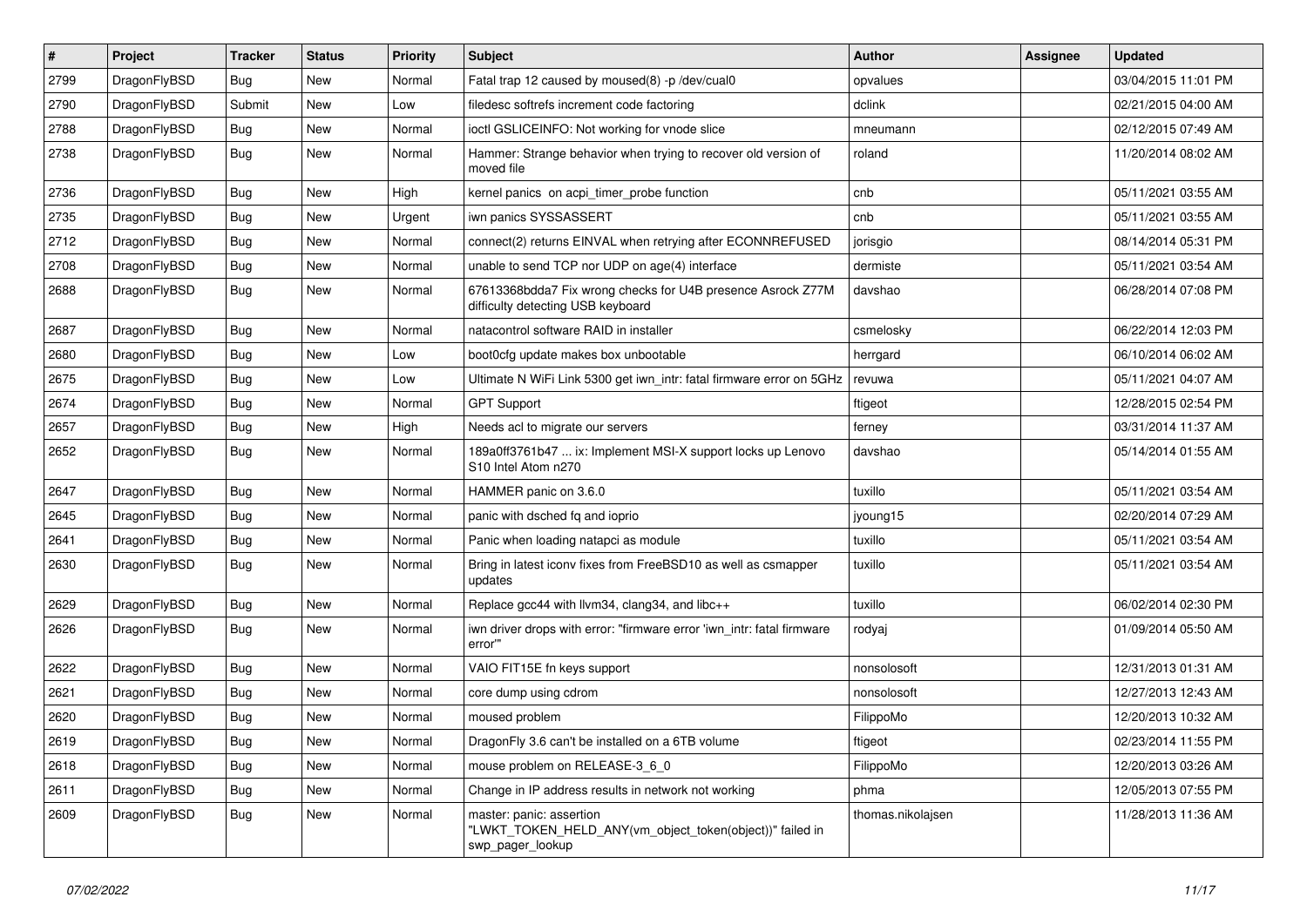| $\sharp$ | Project      | <b>Tracker</b> | <b>Status</b> | <b>Priority</b> | Subject                                                                                                                      | <b>Author</b>     | Assignee | <b>Updated</b>      |
|----------|--------------|----------------|---------------|-----------------|------------------------------------------------------------------------------------------------------------------------------|-------------------|----------|---------------------|
| 2604     | DragonFlyBSD | Bug            | <b>New</b>    | Normal          | dell laptop does not boot with LATEST                                                                                        | isenmann          |          | 11/20/2013 02:07 AM |
| 2598     | DragonFlyBSD | <b>Bug</b>     | New           | Normal          | i386 via USB Booting                                                                                                         | mbzadegan         |          | 10/21/2013 02:28 AM |
| 2595     | DragonFlyBSD | Bug            | New           | Normal          | DragonFly 3.4.3 crashes on SUN Blade X6250 with Qlogic ISP 2432<br>FC card                                                   | Turvamies         |          | 10/07/2013 11:53 AM |
| 2587     | DragonFlyBSD | Bug            | New           | Normal          | SATA DVD writer not detected by DragonFly                                                                                    | srussell          |          | 09/04/2020 08:55 AM |
| 2586     | DragonFlyBSD | Bug            | <b>New</b>    | Normal          | pf: "modulate" state seems problematic                                                                                       | srussell          |          | 09/25/2013 07:36 PM |
| 2569     | DragonFlyBSD | Bug            | <b>New</b>    | Normal          | ctime NFS                                                                                                                    | ferney            |          | 08/11/2013 04:35 AM |
| 2568     | DragonFlyBSD | Bug            | New           | Normal          | AHCI panic                                                                                                                   | josepht           |          | 06/07/2013 05:52 PM |
| 2565     | DragonFlyBSD | Bug            | New           | Normal          | "ifconfig ix0 up" panic                                                                                                      | Itpig402a         |          | 06/03/2013 05:46 AM |
| 2557     | DragonFlyBSD | Bug            | <b>New</b>    | Normal          | stock 3.4.1 kernel halts during booting if dm and dm_target_crypt<br>are loaded and RAID controller is present               | phma              |          | 05/12/2013 10:38 PM |
| 2552     | DragonFlyBSD | Bug            | <b>New</b>    | Low             | hammer recovery should indicate progress                                                                                     | phma              |          | 05/03/2013 12:13 AM |
| 2547     | DragonFlyBSD | Bug            | New           | High            | crashed while doing a dry run of pkg_rolling-replace                                                                         | phma              |          | 04/18/2013 10:40 PM |
| 2544     | DragonFlyBSD | Bug            | <b>New</b>    | Normal          | live DVD system boot (menu option 1) caused db> prompt on<br>PE1950                                                          | estrabd           |          | 05/11/2021 03:54 AM |
| 2535     | DragonFlyBSD | Bug            | <b>New</b>    | Normal          | Imap processes apparentit blocked on disk I/O                                                                                | ftigeot           |          | 04/02/2013 09:31 AM |
| 2531     | DragonFlyBSD | Bug            | New           | Normal          | camcontrol fails to disable APM                                                                                              | m.lombardi85      |          | 03/23/2013 12:28 PM |
| 2529     | DragonFlyBSD | Bug            | <b>New</b>    | Low             | Sundance network adapter is not detected and attached                                                                        | kworr             |          | 03/25/2013 02:29 AM |
| 2526     | DragonFlyBSD | Bug            | New           | Normal          | hammer cleanup doesn't run on first day of DST                                                                               | pavalos           |          | 10/18/2016 05:28 PM |
| 2520     | DragonFlyBSD | Bug            | <b>New</b>    | Normal          | panic: assertion "IS_SERIALIZED((ifp->if_serializer))" failed in<br>if_default_serialize_assert at /usr/src/sys/net/if.c:437 | ano               |          | 03/09/2013 12:14 AM |
| 2509     | DragonFlyBSD | Bug            | <b>New</b>    | Normal          | Redefinition of DIRBLKSIZ in restore(8)                                                                                      | swildner          |          | 06/04/2022 04:40 AM |
| 2498     | DragonFlyBSD | Bug            | New           | Normal          | DFBSD v3.2.2-RELEASE - LIST_FIRST(&bp->b_dep) == NULL"<br>failed in vfs vmio release                                         | tuxillo           |          | 05/31/2022 04:09 PM |
| 2495     | DragonFlyBSD | Bug            | New           | High            | DFBSD v3.3.0.960.g553fe7 - ocnt != 0" failed in<br>prop_object_release                                                       | tuxillo           |          | 05/31/2022 04:08 PM |
| 2493     | DragonFlyBSD | Bug            | <b>New</b>    | Normal          | vidcontrol: invalid video mode name                                                                                          | Svarov            |          | 01/24/2013 09:55 AM |
| 2490     | DragonFlyBSD | Bug            | New           | Normal          | nmalloc should color addresses to avoid cache bank conflictsw                                                                | vsrinivas         |          | 06/10/2014 05:51 AM |
| 2489     | DragonFlyBSD | Bug            | New           | Normal          | nmalloc doesn't cache VA for allocations > 8KB                                                                               | vsrinivas         |          | 06/10/2014 05:51 AM |
| 2473     | DragonFlyBSD | Bug            | <b>New</b>    | Normal          | Kernel crash when trying to up the wpi0 device (Dfly<br>v3.3.0.758.g47388-DEVELOPMENT)                                       | tomaz             |          | 02/24/2014 08:50 AM |
| 2453     | DragonFlyBSD | <b>Bug</b>     | New           | Normal          | panic: assertion "gd->gd_spinlocks == $0$ " failed                                                                           | Johannes.Hofmann  |          | 11/12/2012 12:54 PM |
| 2444     | DragonFlyBSD | Bug            | New           | Normal          | Crash during Hammer overnight cleanup                                                                                        | justin            |          | 11/04/2012 07:58 AM |
| 2436     | DragonFlyBSD | <b>Bug</b>     | New           | Normal          | panic: assertion "lp->lwp_qcpu == dd->cpuid" failed in<br>dfly_acquire_curproc                                               | thomas.nikolajsen |          | 01/23/2013 11:07 AM |
| 2434     | DragonFlyBSD | <b>Bug</b>     | New           | Normal          | BTX Halted - Boot fails on USB/GUI                                                                                           | lucmv             |          | 10/17/2012 08:12 PM |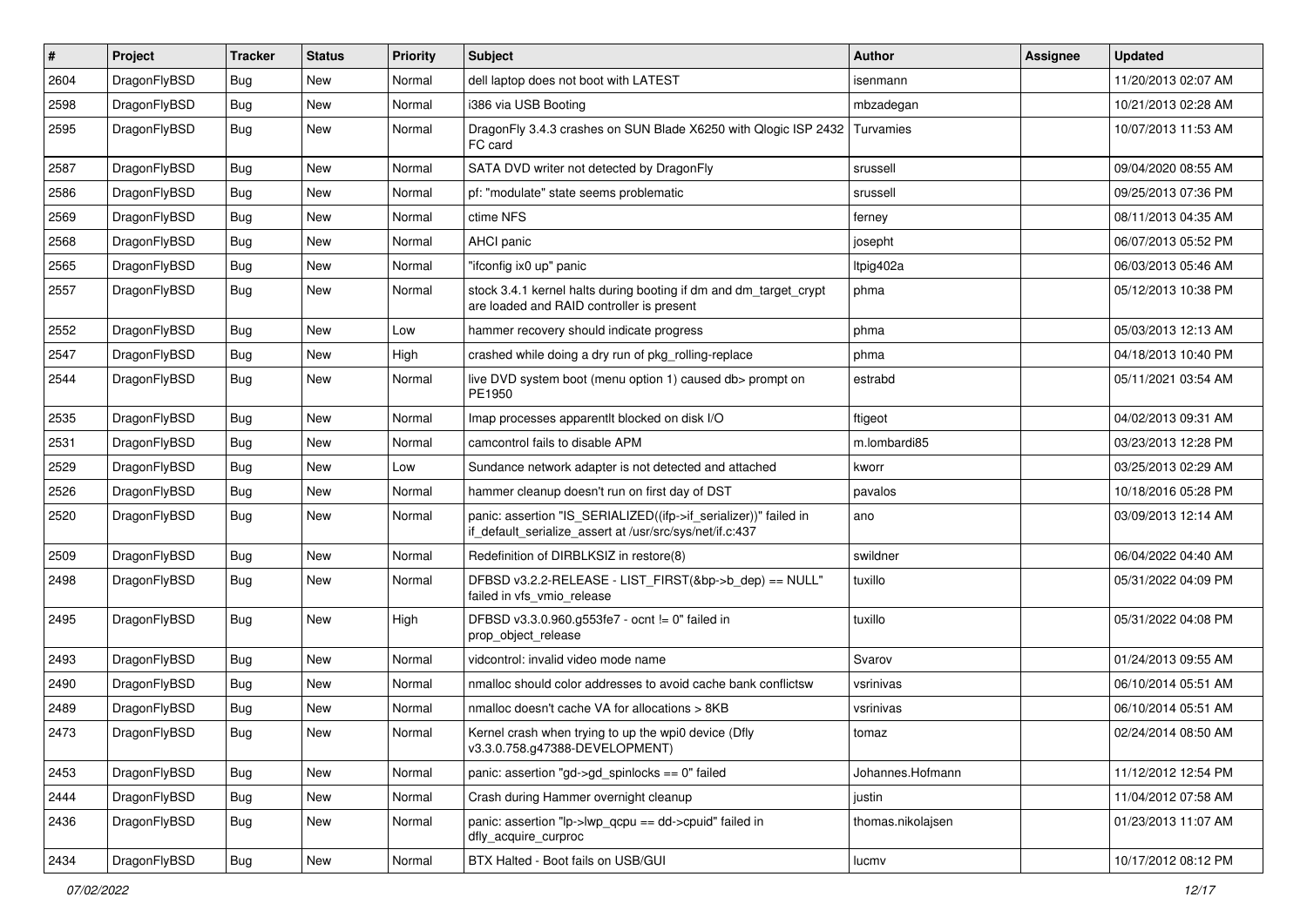| $\pmb{\#}$ | Project      | <b>Tracker</b> | <b>Status</b> | <b>Priority</b> | Subject                                                                                                    | <b>Author</b> | Assignee | <b>Updated</b>      |
|------------|--------------|----------------|---------------|-----------------|------------------------------------------------------------------------------------------------------------|---------------|----------|---------------------|
| 2430       | DragonFlyBSD | Bug            | New           | Normal          | Alternate Password Hash method                                                                             | robin.carey1  |          | 10/07/2012 06:28 AM |
| 2423       | DragonFlyBSD | Bug            | New           | Urgent          | After multiple panics/locks, hitting KKASSERT in<br>hammer init cursor                                     | rumcic        |          | 09/18/2012 02:28 AM |
| 2421       | DragonFlyBSD | Bug            | <b>New</b>    | High            | Kernel panic: vm_fault: page 0xc0f70000 not busy!                                                          | lentferj      |          | 10/03/2012 08:16 AM |
| 2412       | DragonFlyBSD | Bug            | <b>New</b>    | Normal          | wlan0 fails to get address via dhclient                                                                    | nonsolosoft   |          | 08/30/2012 05:55 AM |
| 2403       | DragonFlyBSD | Bug            | New           | Low             | newfs -E doesn't handle /dev/serno device names properly                                                   | ftigeot       |          | 08/17/2012 05:07 AM |
| 2389       | DragonFlyBSD | Bug            | <b>New</b>    | Normal          | computer crashed while listing processes                                                                   | phma          |          | 06/18/2012 02:49 PM |
| 2387       | DragonFlyBSD | Bug            | New           | Normal          | hammer ignores -t during dedup                                                                             | phma          |          | 06/17/2012 12:30 PM |
| 2371       | DragonFlyBSD | Bug            | <b>New</b>    | Normal          | Timezone problem with America/Sao_Paulo                                                                    | raitech       |          | 05/17/2012 01:42 PM |
| 2369       | DragonFlyBSD | Bug            | <b>New</b>    | Normal          | panic: Bad link elm 0xffffffe07edf6068 next->prev != elm                                                   | jaydg         |          | 08/15/2012 03:04 AM |
| 2331       | DragonFlyBSD | Bug            | New           | Normal          | reading mouse mode from unopen file descriptor hangs mouse<br>driver                                       | phma          |          | 03/14/2012 09:43 AM |
| 2329       | DragonFlyBSD | <b>Bug</b>     | <b>New</b>    | Normal          | ibm x3550 & acpi                                                                                           | ano           |          | 06/03/2014 11:37 AM |
| 2324       | DragonFlyBSD | Bug            | <b>New</b>    | Normal          | natacotrol support > 2TB not working even after the ftigeot patch                                          | zenny         |          | 03/03/2012 01:00 AM |
| 2319       | DragonFlyBSD | Bug            | <b>New</b>    | Normal          | crypt/passwd forward compat                                                                                | c.turner1     |          | 02/28/2012 12:39 PM |
| 2316       | DragonFlyBSD | Bug            | New           | Normal          | Ungraceful invalid password handling for adding a new user in the<br>installer                             | rune          |          | 04/27/2012 11:23 PM |
| 2311       | DragonFlyBSD | Bug            | <b>New</b>    | Normal          | Xorg crash having something to do with drm                                                                 | phma          |          | 02/22/2012 09:59 AM |
| 2308       | DragonFlyBSD | Bug            | <b>New</b>    | Normal          | System freeze when unloading snd hda                                                                       | jaydg         |          | 02/19/2012 07:15 AM |
| 2306       | DragonFlyBSD | Bug            | <b>New</b>    | Normal          | a crash starts the kernel debugger in text mode, but just reboots in $X \mid p$ hma                        |               |          | 02/11/2012 08:02 PM |
| 2297       | DragonFlyBSD | Bug            | New           | Normal          | strange NFS (client) error messages / problems                                                             | Anonymous     |          | 02/19/2012 02:59 PM |
| 2292       | DragonFlyBSD | Bug            | <b>New</b>    | Normal          | re interface with jumbo frames (mtu larger than 1500) hangs after<br>some traffic                          | Anonymous     |          | 01/31/2012 12:11 AM |
| 2287       | DragonFlyBSD | <b>Bug</b>     | <b>New</b>    | Normal          | HAMMER(ROOT) Illegal UNDO TAIL signature at<br>300000001967c000                                            | y0n3t4n1      |          | 11/07/2018 01:22 AM |
| 2283       | DragonFlyBSD | <b>Bug</b>     | <b>New</b>    | Normal          | DFBSD DragonFly v2.13.0.957.g4f459 - pmap_release: page<br>should already be gone 0xc27120bc               | tuxillo       |          | 01/23/2012 03:03 AM |
| 2254       | DragonFlyBSD | Bug            | New           | Normal          | panic: assertion "ref < &td->td_toks_end" failed in lwkt_gettoken at<br>/usr/src/sys/kern/lwkt_token.c:588 | eocallaghan   |          | 12/05/2011 10:21 PM |
| 2250       | DragonFlyBSD | Bug            | New           | Normal          | Kernel panic                                                                                               | adamk         |          | 11/23/2018 01:10 AM |
| 2248       | DragonFlyBSD | <b>Bug</b>     | New           | Normal          | sysctl panic                                                                                               | pavalos       |          | 11/23/2011 06:23 PM |
| 2245       | DragonFlyBSD | <b>Bug</b>     | New           | Normal          | panic: assertion "ref < &td->td_toks_end" failed in lwkt_gettoken at<br>/usr/src/sys/kern/lwkt_token.c:588 | juanfra684    |          | 11/22/2011 07:41 PM |
| 2224       | DragonFlyBSD | <b>Bug</b>     | New           | Normal          | v2.13.0.291.gaa7ec - Panic on fq while installing world                                                    | tuxillo       |          | 11/18/2011 01:40 AM |
| 2210       | DragonFlyBSD | Bug            | New           | Normal          | Bugtracker cannot assign default project for new users                                                     | ahuete.devel  |          | 11/17/2011 11:30 AM |
| 2199       | DragonFlyBSD | Bug            | New           | Normal          | screen segfaults if utmpx isn't present                                                                    | pavalos       |          | 11/15/2011 10:52 PM |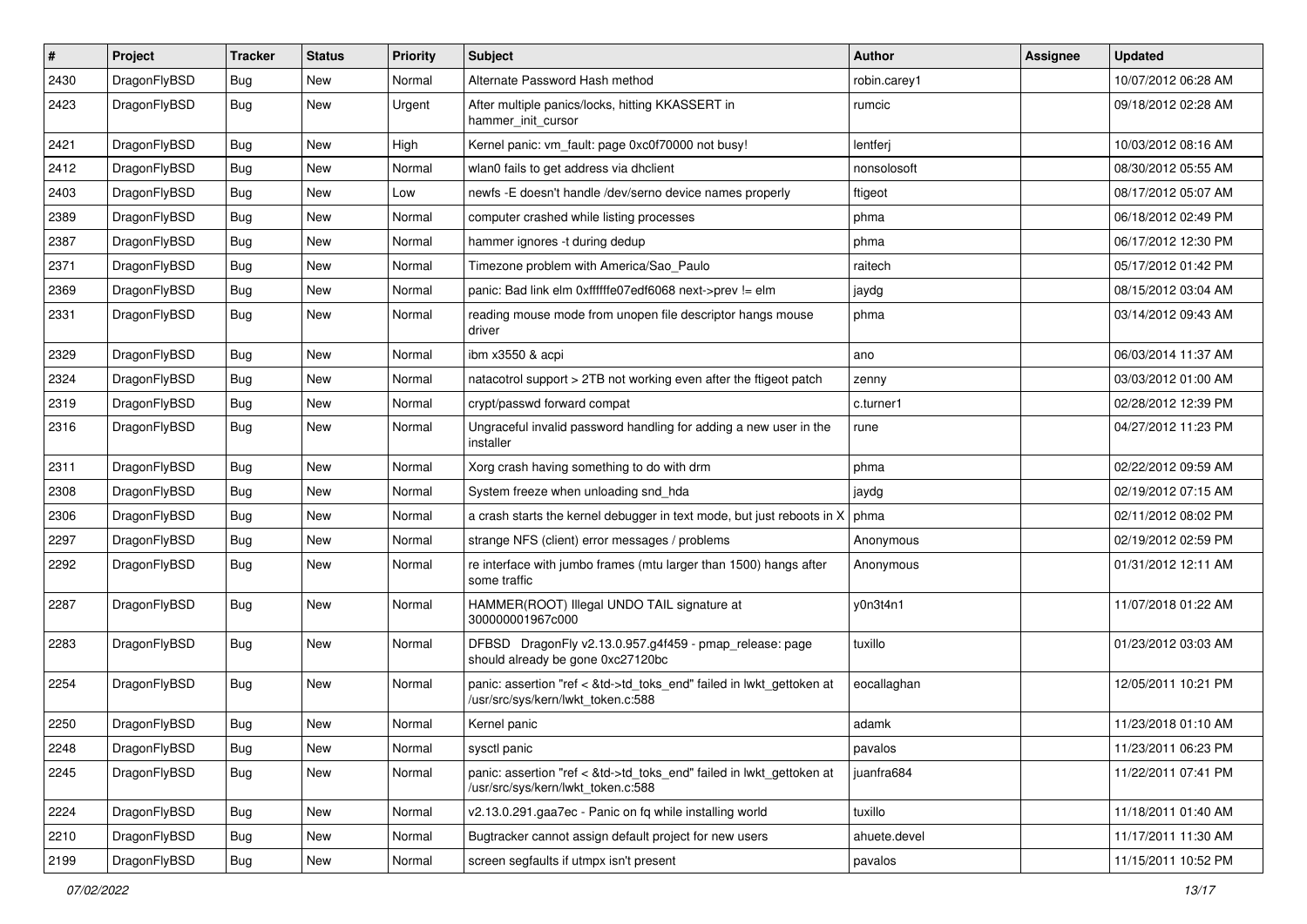| $\sharp$ | Project      | <b>Tracker</b> | <b>Status</b> | <b>Priority</b> | Subject                                                                                | <b>Author</b> | Assignee | <b>Updated</b>      |
|----------|--------------|----------------|---------------|-----------------|----------------------------------------------------------------------------------------|---------------|----------|---------------------|
| 2182     | DragonFlyBSD | Bug            | New           | Normal          | if msk PHY FIFO underrun/overflow                                                      | nonsolosoft   |          | 09/03/2012 06:39 AM |
| 2171     | DragonFlyBSD | Bug            | New           | Normal          | DFBSD v2.13.0.151.gdc8442 - panic: assertion "(*ptep &<br>$(PG_MANAGED PG_V)$ == PG_V" | tuxillo       |          | 11/04/2011 05:06 PM |
| 2167     | DragonFlyBSD | Bug            | New           | Normal          | shutdown/reboot fails after uptime msg                                                 | marino        |          | 11/28/2011 03:01 AM |
| 2166     | DragonFlyBSD | Bug            | New           | Normal          | DFBSD v2.13.0.109.g05b9d - Strange lockups                                             | tuxillo       |          | 10/29/2011 11:20 AM |
| 2164     | DragonFlyBSD | Bug            | New           | Normal          | panic on reboot from usb.                                                              | eocallaghan   |          | 10/27/2011 09:29 AM |
| 2161     | DragonFlyBSD | Bug            | New           | Normal          | Outdated xorg.conf file gets installed into etc and screws up mouse                    | eocallaghan   |          | 10/27/2011 01:51 PM |
| 2158     | DragonFlyBSD | Bug            | New           | Normal          | iwn panics with assertion on boot.                                                     | eocallaghan   |          | 10/24/2011 04:13 PM |
| 2154     | DragonFlyBSD | Bug            | New           | Normal          | vkernel copyout() doesn't return EFAULT on error                                       | vsrinivas     |          | 10/20/2011 03:53 AM |
| 2153     | DragonFlyBSD | Bug            | <b>New</b>    | Normal          | Too many unuseful warnings at boot                                                     | juanfra684    |          | 10/18/2011 10:16 PM |
| 2141     | DragonFlyBSD | <b>Bug</b>     | New           | Urgent          | loader and/or documentation broken                                                     | sjg           |          | 01/20/2012 10:51 AM |
| 2140     | DragonFlyBSD | <b>Bug</b>     | New           | High            | hammer_io_delallocate panic with 'duplicate entry' message                             | ttw           |          | 10/07/2011 12:22 PM |
| 2138     | DragonFlyBSD | <b>Bug</b>     | New           | Normal          | > 100% CPU usage                                                                       | robin.carey1  |          | 09/26/2011 12:20 PM |
| 2136     | DragonFlyBSD | <b>Bug</b>     | <b>New</b>    | Normal          | socketpair() doesn't free file descriptors on copyout failure                          | vsrinivas     |          | 04/05/2013 09:13 AM |
| 2129     | DragonFlyBSD | <b>Bug</b>     | New           | Normal          | DFBSD v2.11.0.661.gf9438 i386 - panic: lockmgr thrd_sleep                              | tuxillo       |          | 09/05/2011 09:49 AM |
| 2125     | DragonFlyBSD | <b>Bug</b>     | <b>New</b>    | Normal          | Weird garbage in dmesg                                                                 | herrgard      |          | 08/30/2011 08:04 PM |
| 2124     | DragonFlyBSD | <b>Bug</b>     | <b>New</b>    | Normal          | getty repeating too quickly on port /dev/ttyv0                                         | sgeorge.ml    |          | 09/01/2011 04:28 AM |
| 2123     | DragonFlyBSD | <b>Bug</b>     | New           | Normal          | hammer is losing files                                                                 | schmir        |          | 08/30/2011 07:56 PM |
| 2122     | DragonFlyBSD | Submit         | <b>New</b>    | Normal          | [Review] Fixes to the VFS layer                                                        | ftigeot       |          | 05/31/2022 03:25 PM |
| 2117     | DragonFlyBSD | <b>Bug</b>     | New           | High            | ACPI and/or bce(4) problem with 2.11.0.673.g0d557 on HP DL380<br>G <sub>6</sub>        | pauska        |          | 08/22/2011 10:15 AM |
| 2115     | DragonFlyBSD | Bug            | <b>New</b>    | Normal          | [msk] system freeze after receive some paquet                                          | bsdsx         |          | 08/22/2011 10:22 AM |
| 2107     | DragonFlyBSD | Bug            | New           | Normal          | 2.10.1 sata dvd drive issue                                                            | ausppc        |          | 07/31/2011 08:41 PM |
| 2104     | DragonFlyBSD | <b>Bug</b>     | New           | Normal          | network configuration seg. fault on install CD                                         | navratil      |          | 07/26/2011 07:55 AM |
| 2099     | DragonFlyBSD | <b>Bug</b>     | New           | Normal          | page fault panic in vm system                                                          | pavalos       |          | 07/10/2011 08:51 AM |
| 2098     | DragonFlyBSD | Submit         | New           | Normal          | [PATCH] correct ath man page example<br>(/usr/src/share/man/man4/ath.4)                | nobody        |          | 11/15/2011 12:27 AM |
| 2095     | DragonFlyBSD | <b>Bug</b>     | New           | Low             | Running installer post-install: Unsupported DFUI transport "                           | greenrd       |          | 06/26/2011 09:20 AM |
| 2094     | DragonFlyBSD | Bug            | <b>New</b>    | Normal          | Segfault when gdb printing backtrace from core dump                                    | greenrd       |          | 06/25/2011 04:14 PM |
| 2085     | DragonFlyBSD | Bug            | New           | Normal          | panic: assertion: (m->flags & PG_MAPPED) == 0 in<br>vm_page_free_toq                   | vsrinivas     |          | 06/10/2011 07:48 AM |
| 2084     | DragonFlyBSD | Bug            | <b>New</b>    | Normal          | DFBSD v2.11.0.242.g4d317 - panic: zone: entry not free                                 | tuxillo       |          | 07/03/2012 01:23 AM |
| 2082     | DragonFlyBSD | <b>Bug</b>     | New           | Normal          | dfbsd 2.10.1 amd64 - mc port build error with 'bmake bin-install'                      | sun-doctor    |          | 05/25/2011 07:18 PM |
| 2080     | DragonFlyBSD | Bug            | New           | Normal          | panic: lockmgr thrd sleep: called from interrupt, ipi, or hard code<br>section         | rumcic        |          | 05/30/2011 05:06 PM |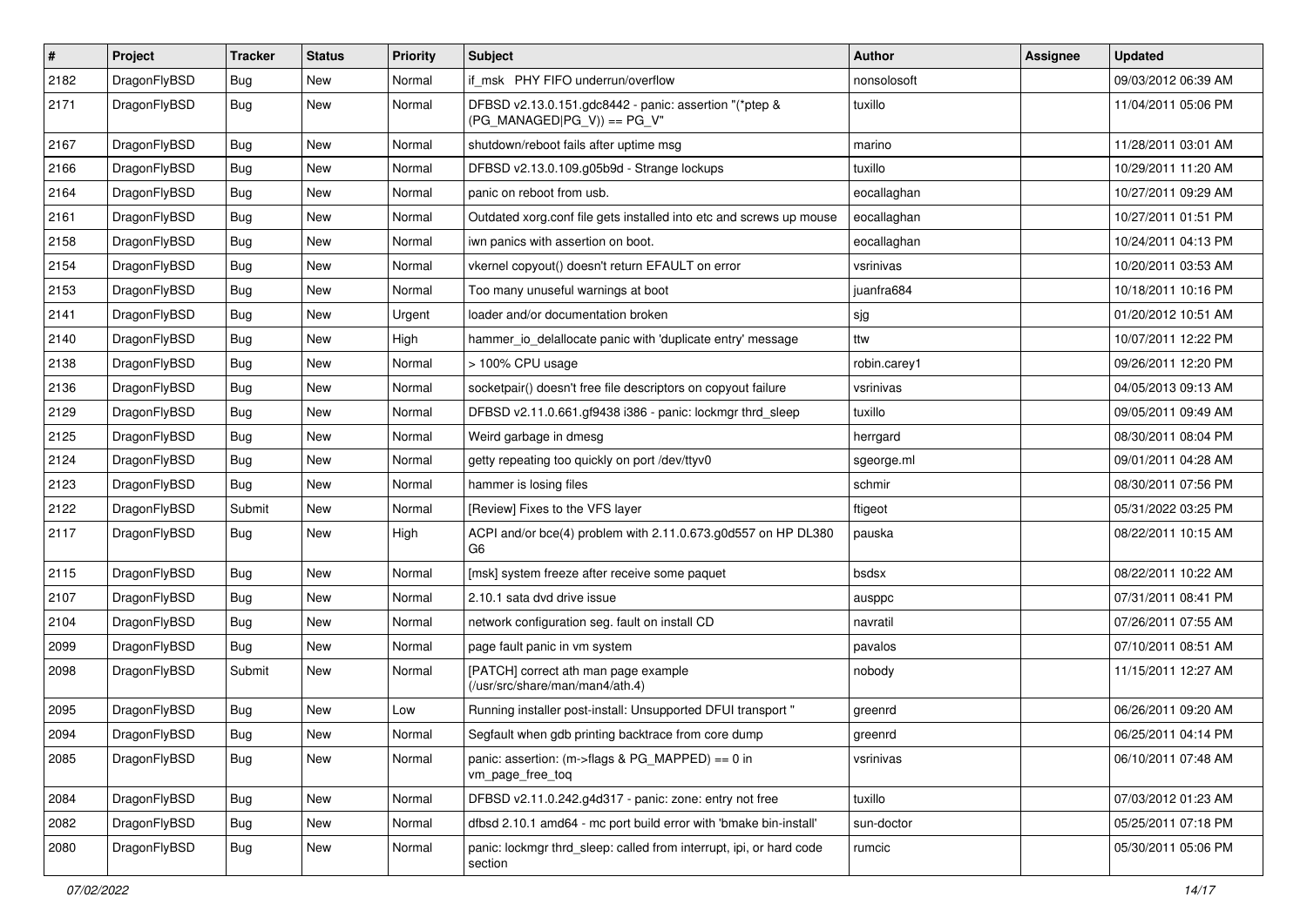| $\sharp$ | Project      | <b>Tracker</b> | <b>Status</b> | <b>Priority</b> | Subject                                                                                    | Author             | Assignee | <b>Updated</b>      |
|----------|--------------|----------------|---------------|-----------------|--------------------------------------------------------------------------------------------|--------------------|----------|---------------------|
| 2078     | DragonFlyBSD | Bug            | New           | Normal          | DFBSD i386 v2.11.0.201.g3ed2f - Panic during installworld into a<br>vn0 device             | tuxillo            |          | 05/19/2011 07:50 PM |
| 2077     | DragonFlyBSD | Bug            | <b>New</b>    | Normal          | USB devices conflicting                                                                    | srussell           |          | 05/17/2011 05:12 PM |
| 2075     | DragonFlyBSD | <b>Bug</b>     | New           | Normal          | pflogd on x86_64                                                                           | fanch              |          | 05/16/2011 04:04 PM |
| 2072     | DragonFlyBSD | Bug            | <b>New</b>    | Normal          | Fatal trap 12: stopped at lwkt_send_ipiq3                                                  | rumcic             |          | 05/17/2011 04:12 AM |
| 2071     | DragonFlyBSD | <b>Bug</b>     | New           | High            | Panic on assertion: (int)(flg->seq - seq) > 0 in hammer_flusher_flush<br>after inode error | vsrinivas          |          | 06/12/2011 07:59 AM |
| 2067     | DragonFlyBSD | Bug            | <b>New</b>    | Normal          | sound/pcm: "play interrupt timeout, channel dead"                                          | matthiasr          |          | 05/11/2021 03:55 AM |
| 2061     | DragonFlyBSD | <b>Bug</b>     | New           | Normal          | USB keyboard boot panic                                                                    | sjg                |          | 05/04/2012 12:20 AM |
| 2055     | DragonFlyBSD | <b>Bug</b>     | <b>New</b>    | Normal          | ssh + IPV6 + bridge => connection freezes                                                  | steve              |          | 04/24/2011 07:13 PM |
| 2052     | DragonFlyBSD | <b>Bug</b>     | <b>New</b>    | Normal          | Kernel panic: CPU APIC ID out of range                                                     | Anonymous          |          | 05/02/2011 11:06 AM |
| 2051     | DragonFlyBSD | <b>Bug</b>     | New           | Normal          | No ipv6 lan route entry created on 2.10                                                    | ftigeot            |          | 04/21/2011 10:37 AM |
| 2048     | DragonFlyBSD | <b>Bug</b>     | <b>New</b>    | Normal          | panic: ffs_sync: rofs mod                                                                  | pavalos            |          | 04/12/2011 05:45 AM |
| 2045     | DragonFlyBSD | <b>Bug</b>     | New           | Normal          | ral(4): Fatal trap 12: page fault while in kernel mode (two panics)                        | herrgard           |          | 11/03/2011 05:34 PM |
| 2042     | DragonFlyBSD | <b>Bug</b>     | <b>New</b>    | Normal          | kernel panic, when run boot0cfg                                                            | sepherosa          |          | 05/31/2022 03:01 PM |
| 2020     | DragonFlyBSD | <b>Bug</b>     | New           | Low             | Port brcm80211 driver from Linux to DragonFly BSD                                          | studer             |          | 03/05/2011 10:54 PM |
| 2008     | DragonFlyBSD | <b>Bug</b>     | <b>New</b>    | Normal          | lwkt setcpu remote: td->td flags 00800621 console flood                                    | pavalos            |          | 03/06/2011 09:37 PM |
| 2004     | DragonFlyBSD | Bug            | <b>New</b>    | Normal          | LWKT_WAIT_IPIQ panic                                                                       | steve              |          | 03/08/2011 05:46 PM |
| 1990     | DragonFlyBSD | <b>Bug</b>     | New           | Normal          | /mnt too large to mount                                                                    | peur.neu           |          | 02/16/2011 11:24 PM |
| 1984     | DragonFlyBSD | Bug            | New           | Normal          | hammer mount fails after crash - HAMMER: FIFO record bad head<br>signature                 | thomas.nikolajsen  |          | 03/08/2011 06:57 PM |
| 1982     | DragonFlyBSD | Bug            | <b>New</b>    | Low             | There is no linuxulator on x86-64                                                          | herrgard           |          | 05/31/2022 02:25 PM |
| 1975     | DragonFlyBSD | Bug            | <b>New</b>    | Normal          | Applications seg fault in select() and poll()                                              | rumcic             |          | 05/31/2022 02:58 PM |
| 1961     | DragonFlyBSD | <b>Bug</b>     | New           | Normal          | Can't create dump from DDB                                                                 | shamaz             |          | 01/29/2011 09:02 PM |
| 1959     | DragonFlyBSD | <b>Bug</b>     | New           | Normal          | DFBSD v2.9.1.422.gc98f2 - Panic during boot - IPv6 and PF                                  | tuxillo            |          | 01/13/2011 03:37 AM |
| 1951     | DragonFlyBSD | <b>Bug</b>     | <b>New</b>    | Normal          | dma_timeouts at phyaddr on a good hdd                                                      | peur.neu           |          | 01/04/2011 07:12 AM |
| 1949     | DragonFlyBSD | <b>Bug</b>     | New           | Normal          | iwn panic                                                                                  | pavalos            |          | 01/30/2011 03:21 AM |
| 1947     | DragonFlyBSD | <b>Bug</b>     | <b>New</b>    | Low             | GA-880GM-UD2H (rev. 1.3) AHCI fails to detect disks at the end of<br>the RAID controller   | eocallaghan        |          | 11/27/2021 08:46 AM |
| 1944     | DragonFlyBSD | Bug            | New           | Normal          | panic: backing_object 0xdea7b258 was somehow re-referenced<br>during collapse!             | sepherosa          |          | 12/27/2010 02:06 AM |
| 1943     | DragonFlyBSD | <b>Bug</b>     | New           | Normal          | hammer assertion panic                                                                     | peter              |          | 12/27/2010 12:45 AM |
| 1942     | DragonFlyBSD | <b>Bug</b>     | New           | Normal          | locking against myself in getcacheblk()?                                                   | qhwt.dfly          |          | 05/31/2022 02:15 PM |
| 1941     | DragonFlyBSD | <b>Bug</b>     | New           | Normal          | wlan config crash                                                                          | abandon.every.hope |          | 12/24/2010 07:54 PM |
| 1939     | DragonFlyBSD | <b>Bug</b>     | New           | Normal          | Panic on nightly build and stress test box                                                 | lentferj           |          | 12/18/2010 08:41 AM |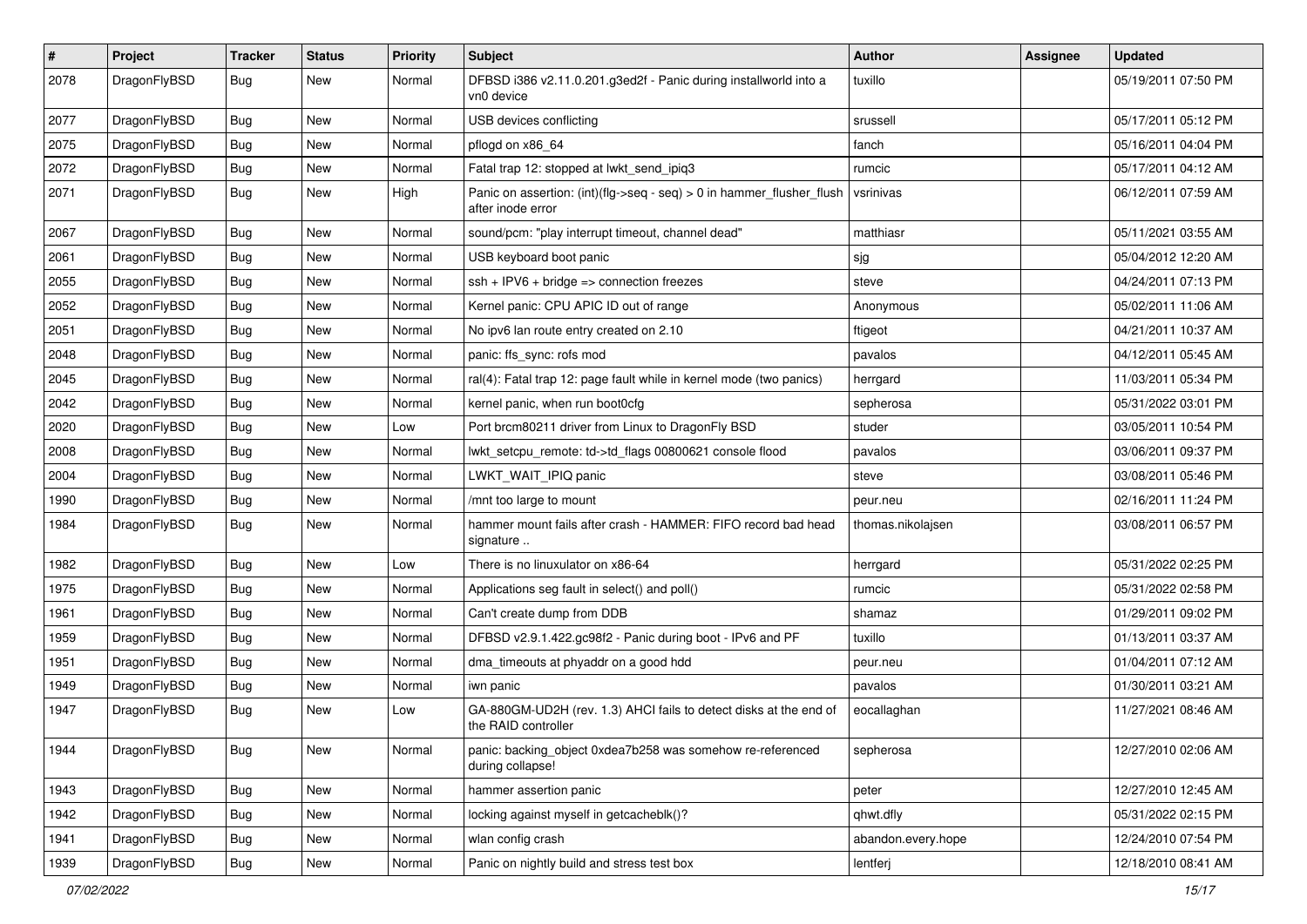| $\pmb{\#}$ | Project      | <b>Tracker</b> | <b>Status</b> | <b>Priority</b> | <b>Subject</b>                                                                                                                                                                                    | <b>Author</b>    | Assignee | <b>Updated</b>      |
|------------|--------------|----------------|---------------|-----------------|---------------------------------------------------------------------------------------------------------------------------------------------------------------------------------------------------|------------------|----------|---------------------|
| 1935       | DragonFlyBSD | Bug            | <b>New</b>    | Normal          | mouse does not work after switching between x and console                                                                                                                                         | shamaz           |          | 12/13/2010 10:06 AM |
| 1923       | DragonFlyBSD | Bug            | <b>New</b>    | Normal          | Abysmal NFS performance with IPv6                                                                                                                                                                 | ftigeot          |          | 12/05/2010 09:34 PM |
| 1920       | DragonFlyBSD | <b>Bug</b>     | <b>New</b>    | High            | system hangs                                                                                                                                                                                      | zhtw             |          | 11/22/2010 08:59 AM |
| 1917       | DragonFlyBSD | Bug            | <b>New</b>    | Normal          | panic: assertion: (RB_EMPTY(&ip->rec_tree) && (ip->flags &<br>HAMMER_INODE_XDIRTY) == 0)    (!RB_EMPTY(&ip->rec_tree)<br>&& (ip->flags & HAMMER_INODE_XDIRTY) != 0) in<br>hammer_flush_inode_done | qhwt.dfly        |          | 11/24/2010 03:23 AM |
| 1916       | DragonFlyBSD | <b>Bug</b>     | <b>New</b>    | Normal          | Constant crashes on x86_64 with UFS                                                                                                                                                               | lentferj         |          | 11/21/2010 07:40 PM |
| 1913       | DragonFlyBSD | Bug            | <b>New</b>    | Normal          | panic: assertion: ip->flush_state != HAMMER_FST_FLUSH in<br>hammer_flush_inode_core                                                                                                               | swildner         |          | 11/20/2010 05:27 PM |
| 1907       | DragonFlyBSD | <b>Bug</b>     | <b>New</b>    | Normal          | Hammer crash in hammer_flusher_flush()                                                                                                                                                            | swildner         |          | 11/11/2010 05:07 AM |
| 1899       | DragonFlyBSD | Bug            | <b>New</b>    | Normal          | Keyboard doesn't work                                                                                                                                                                             | fransm           |          | 05/15/2022 03:32 PM |
| 1884       | DragonFlyBSD | Bug            | <b>New</b>    | Normal          | System completely freezes while listening music (devbuf: malloc<br>limit exceeded)                                                                                                                | shamaz           |          | 01/24/2011 05:00 PM |
| 1882       | DragonFlyBSD | Bug            | <b>New</b>    | Low             | Idea for handling new USB vendor/device codes                                                                                                                                                     | bmk              |          | 10/20/2010 12:15 PM |
| 1877       | DragonFlyBSD | <b>Bug</b>     | <b>New</b>    | Normal          | Freeze during 1st hammer cleanup after new install                                                                                                                                                | elekktretterr    |          | 05/15/2022 11:43 AM |
| 1874       | DragonFlyBSD | <b>Bug</b>     | <b>New</b>    | Normal          | mpd listening on all IPs, accepting only on one                                                                                                                                                   | rumcic           |          | 05/08/2011 01:01 PM |
| 1873       | DragonFlyBSD | <b>Bug</b>     | <b>New</b>    | Normal          | Panic upon usb mouse detach and reattaching                                                                                                                                                       | rumcic           |          | 02/01/2011 09:53 AM |
| 1867       | DragonFlyBSD | <b>Bug</b>     | <b>New</b>    | Normal          | it(4) motherboard and fan problems                                                                                                                                                                | tuxillo          |          | 07/08/2011 10:48 AM |
| 1861       | DragonFlyBSD | Bug            | New           | Normal          | panic via kprintf (lockmgr called in a hard section)                                                                                                                                              | vsrinivas        |          | 10/11/2010 12:56 AM |
| 1850       | DragonFlyBSD | <b>Bug</b>     | <b>New</b>    | Normal          | volume-add on hammer root fs panic                                                                                                                                                                | Johannes.Hofmann |          | 04/18/2019 04:27 AM |
| 1836       | DragonFlyBSD | <b>Bug</b>     | <b>New</b>    | Normal          | Incorrect TCP checksum show up in tcpdump                                                                                                                                                         | robgar1          |          | 05/15/2022 11:22 AM |
| 1826       | DragonFlyBSD | Bug            | <b>New</b>    | Normal          | panic during boot: assertion so->so_port  in tcp_input                                                                                                                                            | ftigeot          |          | 05/15/2022 11:05 AM |
| 1818       | DragonFlyBSD | <b>Bug</b>     | <b>New</b>    | Normal          | panic: Bad tailq NEXT (kqueue issue ?)                                                                                                                                                            | ftigeot          |          | 05/15/2022 11:40 AM |
| 1786       | DragonFlyBSD | Bug            | <b>New</b>    | Normal          | Calling NULL function pointer initiates panic loop                                                                                                                                                | sjg              |          | 10/11/2010 05:28 PM |
| 1774       | DragonFlyBSD | Bug            | <b>New</b>    | Normal          | New IP header cleanup branch available for testing                                                                                                                                                | dillon           |          | 05/15/2022 10:59 AM |
| 1695       | DragonFlyBSD | <b>Bug</b>     | <b>New</b>    | Normal          | NFS-related system breakdown                                                                                                                                                                      | Anonymous        |          | 04/10/2014 12:35 AM |
| 1634       | DragonFlyBSD | Bug            | <b>New</b>    | Normal          | panic: spin_lock: 0xe4ad1320, indefinitive wait!                                                                                                                                                  | elekktretterr    |          | 01/19/2015 03:21 AM |
| 1594       | DragonFlyBSD | <b>Bug</b>     | New           | Normal          | Kernel panic during boot from Live CD on Dell E6400                                                                                                                                               | bodie            |          | 05/11/2021 03:54 AM |
| 1559       | DragonFlyBSD | Bug            | New           | Normal          | kernel trap                                                                                                                                                                                       | phma             |          | 11/27/2021 08:43 AM |
| 1525       | DragonFlyBSD | <b>Bug</b>     | New           | Normal          | boehm-gc problems                                                                                                                                                                                 | hasso            |          | 10/13/2012 07:13 PM |
| 1463       | DragonFlyBSD | <b>Bug</b>     | New           | Normal          | Mountroot before drives are initialized                                                                                                                                                           | elekktretterr    |          | 12/07/2010 01:30 PM |
| 1313       | DragonFlyBSD | Bug            | New           | Low             | Signal code in kernel needs major overhaul (signal queues,<br>si_code, si_addr)                                                                                                                   | hasso            |          | 05/11/2021 04:00 AM |
| 1246       | DragonFlyBSD | Bug            | New           | Normal          | bad resolution (monitor desync) with livedvd                                                                                                                                                      | Przem0l          |          | 02/18/2014 06:29 AM |